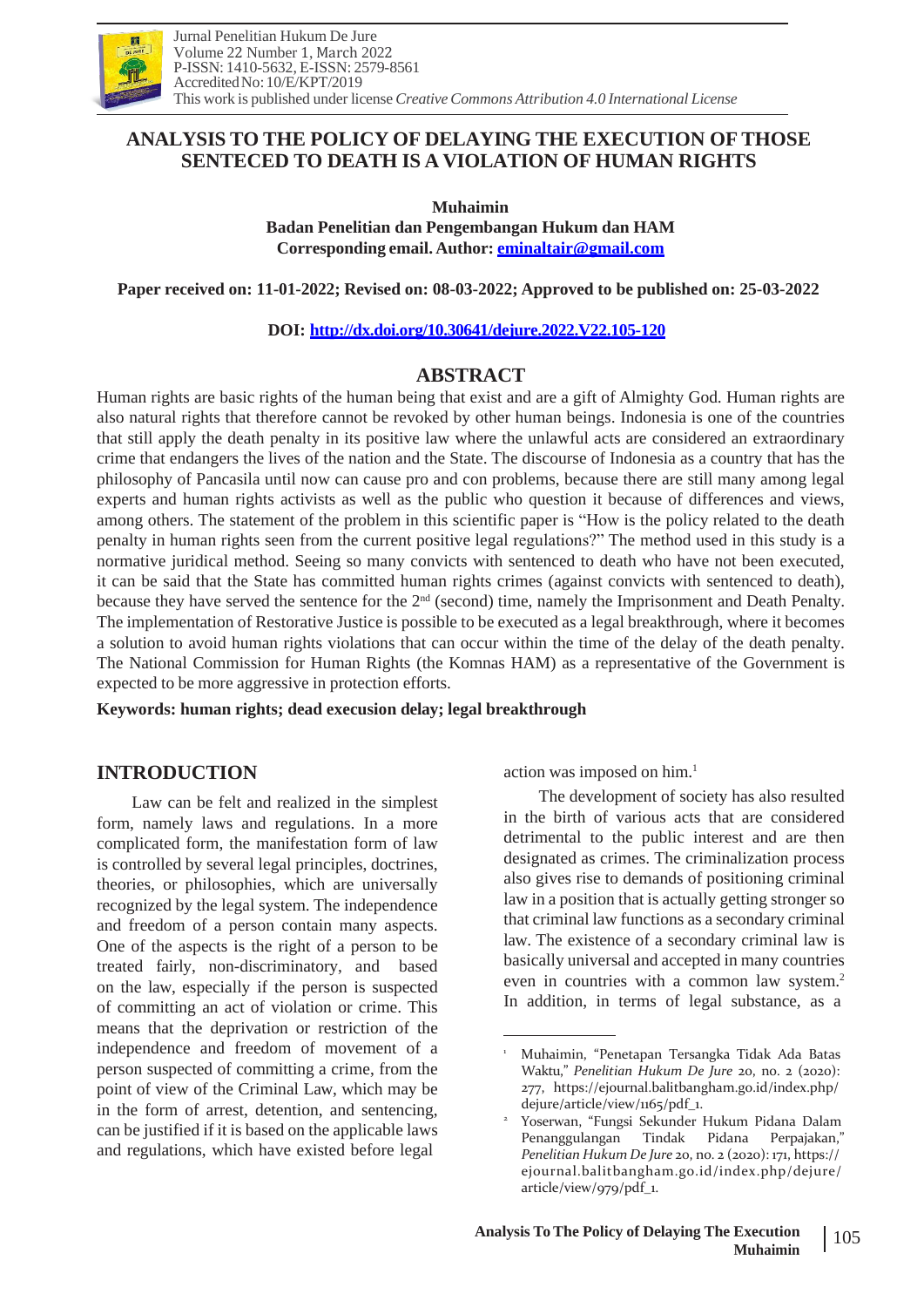country that still adheres to the civil law system or the continental European system (although some laws and regulations have also adopted the common law system or the Anglo-Saxon system), it is said that law is written regulations while unwritten regulations are not considered as law. This system affects the legal system in Indonesia, namely: the principle of legality in the Criminal Code. Article 1 Paragraph 1 of the Criminal Code states the principle of legality; *Nullum Dilectum Nula Poena Sine Previalege ……………………* "there is no criminal act that can be punished if there are no rules governing it". In the currently existing condition, there is no criminal laws and regulations that explicitly regulates a corporation (legal entity) is able to be punished. So that whether or not an act is subject to legal sanctions can be determined when the act has been regulated in the laws and regulations.<sup>3</sup>

Reconstruction can be interpreted as a process of rebuilding or reorganizing something.<sup>4</sup> Return as before; rearrangement (reimagining).<sup>5</sup> According to B.N. Marbun, reconstruction is the return of something to its original place; rearrangement or reimagining of existing materials and rearranging as they were or to the original condition.<sup>6</sup> James P. Chaplin states that reconstruction is the interpretation of psycho-analytical data in such a way, to explain personal development that has occurred, along with the meaning of the material that currently exists for the individual concerned.<sup>7</sup>

Decisions on the death penalty imposed by the court for certain crimes raise pros and cons between those who agree and those who disagree with the imposition of the death penalty. $8$  By not questioning the legality of the death penalty, in this study, the discourse on the death penalty will be raised again. In general, there are two

- Bryan A. Garner, *Black Law Dictionary* (Indiana: Harvad Law, 2017). hal. 269 4
- <sup>5</sup> Noun, "Definisi Rekonstruksi," *artikata.com*.
- B.N. Marbun, *Kamus Politik* (Jakarta: Pustaka Sinar 6 11 Harapan, 1996). hal. 469
- James P. Chaplin, *Kamus Lengkap Psikologi* (Jakarta: Raja Grafindo Persada, 2018). hal. 421 7
- Alexander Lay Todung Mulya Lubis, *Kontroversi Hukuman Mati: Perbedaan Pendapat Hakim Konstitusi* (Jakarta: Sinar Grafika, 2009). hal. 225 8

philosophical theories regarding punishment, namely the retributive theory and the relative theory (utilitarian). Adam Smith, Emanuel Kant, and Hegel are philosophers who adhere to the retributive theory.<sup>9</sup> It was further explained that the natural law concept of Grotius and Pufendorf emphasizes punishment as a restoration or recovery of losses that have been suffered in a balanced and commensurate manner.<sup>10</sup> Hegel argues:<sup>11</sup> "*Punishment is the fight of criminal, it is an act of his own will. The violation if right has been proclaimed by the criminal as his own right. His crime is the negation of right, punishment is the negation of his negation, and, consequently, an affirmation of right satiated and (arced upon the criminal by himself)*."

Human rights (HAM) are basic rights owned by human being that exist and are a gift from God Almighty. Human rights are also natural rights that therefore cannot be revoked by other human beings as living beings. Human rights are believed to have a universal value which means that they do not recognize the boundaries of space and time.<sup>12</sup> Human rights values are freedom, equality, autonomy, and security. More than that, the core value of human rights is human dignity.<sup>13</sup>

Indonesia is one of the countries that still applies the imposition of death penalty in its positive law. This is proven by recognizing the legality of the death penalty through several articles contained in laws that are still in use, such as in the Criminal Code, Law Number 5 of 1997 concerning Psychotropics, Law Number 35 of 2009 concerning Narcotics, Law Number 20 of 2001 concerning Amendments to Law Number 31 of 1999 concerning Eradication of Criminal Acts of Corruption, Law Number 26 of 2000 concerning Human Rights Courts, Law Number 35 of 2014 concerning Amendments to Law Number 23 of 2002 concerning Child Protection, and Law Number 15 of 2003 concerning Stipulation of Government Regulation in Lieu of Law Number 1 of 2002 concerning Eradication of Criminal Acts

<sup>3</sup> Marulak Pardede, "Aspek Hukum Pemberantasan Tindak Pidana Korupsi Oleh Korporasi Dalam Bidang Perpajakan," *PenelitianHukum De Jure* 20, no. 3 (2020): 337, https://ejournal.balitbangham.go.id/index.php/ dejure/article/view/1280/pdf.

 $\overline{Q}$ Ibid. hal. 284

Ibid. hal. 285

Ibid. hal. 285

Muladi, *Hak Asasi Manusia* (Bandung: Refika Aditama, 2015). hal. 70 12

Artidjo Alkostar, *Pidato Douglas W Cassel, Hukum HAM Internasional, Fakultas Hukum Universitas Northwestern (NU) 17 September 2001 Terpetik Dalam Artidjo Alkostar* (Yogyakarta, 2004). hal. 1 13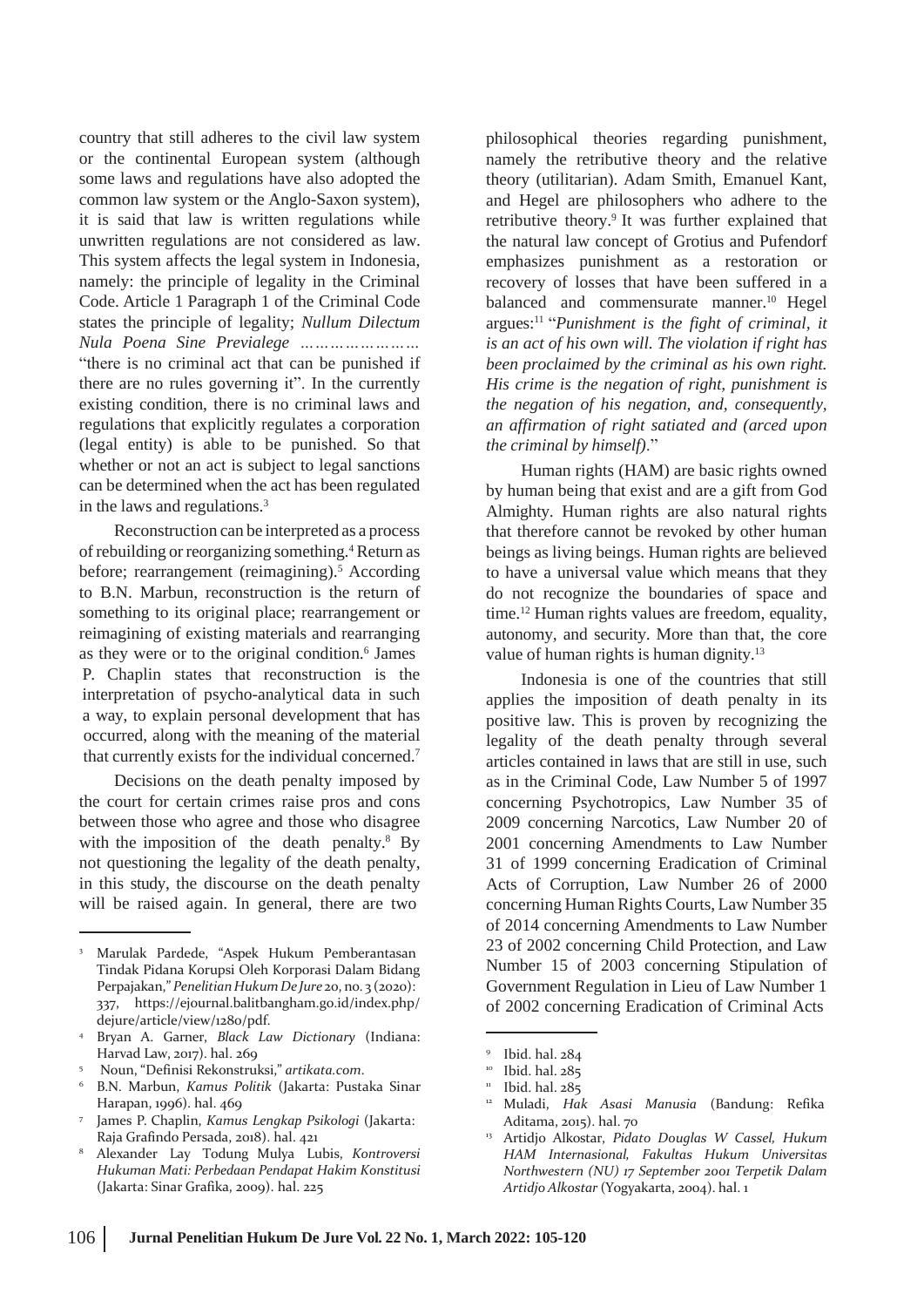of Terrorism into Law. All of these actions are considered as extraordinary crimes that endanger the life of the nation and state.<sup>14</sup>

To respect the death penalty in Indonesia as a country that has a Pancasila philosophy, it is until now a discourse that can cause pro and con problems because there are still many legal experts and human rights activists as well as the public who question it. This is due, among other things, to differences and views.<sup>15</sup> For groups that reject the death penalty, the death penalty is considered contrary to human rights.<sup>16</sup>

The Tanjung Priok case at the first level gave rise to two views regarding the bloody incident in September 1984. First, it was proven that there were serious human rights violations, namely crimes against humanity in the form of killings and persecutions that were carried out widely and systematically and the existence of policies to So that the convict with sentenced to death does commit a crime.

Second, there is no evidence of crimes against humanity because the events that occurred were only clashes, and were not a crime plot, as alleged. At the appeal level, the party who examined the cases of the defendants who were found guilty stated that the events that occurred were not classified as crimes against humanity because there was no policy to commit attacks. The action taken was an act of spontaneity.

In the Abepura case, in the first level, all defendants were acquitted because there was no evidence of crimes against humanity as charged. Crimes against humanity have not been proven because the actions taken by the police at that time have been carried out in accordance with procedures, namely attacks and pursuits against a group of people were carried out according to procedures, with the aim of taking safeguards to avoid greater excesses, and civilian victims as a result of the attack were not caused by a deliberate act.

Based on the decisions in the three cases above, the biggest weakness is that the crimes committed in a systematic and widespread manner have not been exposed, including evidence of the existence of elements of state policy. Almost all decisions in human rights courts fail to prove that the crimes committed are part of state policy.

Even the East Timor case, which until the end of the trial was able to show that there were serious human rights violations in the form of crimes against humanity, was ultimately only able to prove that these crimes were committed by a group of people and had nothing to do with state policy at that time.

Referring to these provisions, the Government may be demanded to immediately implement the Law, and if not, the prosecutors and the implementation of the Law may be punished. not have to serve the sentence for the  $3<sup>rd</sup>$  (third) time, Penal Mediation or Restorative Justice as stipulated in Article 76 paragraph (1) is carried out by the Government, in order to reduce the occupancy level of correctional institutions.

Therefore, the disharmony caused must be restored with a punishment commensurate with the actions of the perpetrators.<sup>17</sup> The death penalty is seen as the restoration of the nature and dignity of humans being who have been disturbed or damaged by crimes. In Hegel's language, punishment is the restoration of the rights to life and freedom as human rights. Based on this consideration, adherents of the retributive theory, punishment must be imposed according to the damage that has been caused, even with the death penalty.

From the foregoing description and explanation, it is necessary to formulate the problem in this scientific paper, namely, "How is the policy related to delaying the execution of the death penalty in in the perspective of human rights in terms of current regulations of positive law?"

### **RESEARCH METHOD**

The method used in this research is a normative juridical method. In normative juridical research, the use of a statute approach is a definite thing.It issaid to be definite because, in legal logic,

<sup>14</sup> Rosa Kumalasari, "Kebijakan Pidana Mati Dalam Perspektif HAM,"*Jurnal Literasi Hukum* 2, no. 1 (2018): 14.

Atet Sumanto, "Kontradiksi Hukuman Mati di 15 Inonesia Dipangang dari Aspek Hak Asasi Manusia, Agama dan Ahli Hukum,"," *Perspektif* 9, no. 3 (2004): 197.

M. Abdul Kholiq, "Kontroversi Hukuman Mati Dan 16 Kebijakan Regulasinya Dalam RUU KUHP (Studi Komparatif Menurut Hukum Islam)," *Jurnal Hukum IUS QUIA IUSTUM* 14, no. 2 (2007): 186.

<sup>17</sup> Dwija Priyatno, *Sistem Pelaksanaan Pidana Penjara di Indonesia* (Bandung: Rafika Aditama, 2009). hal. 22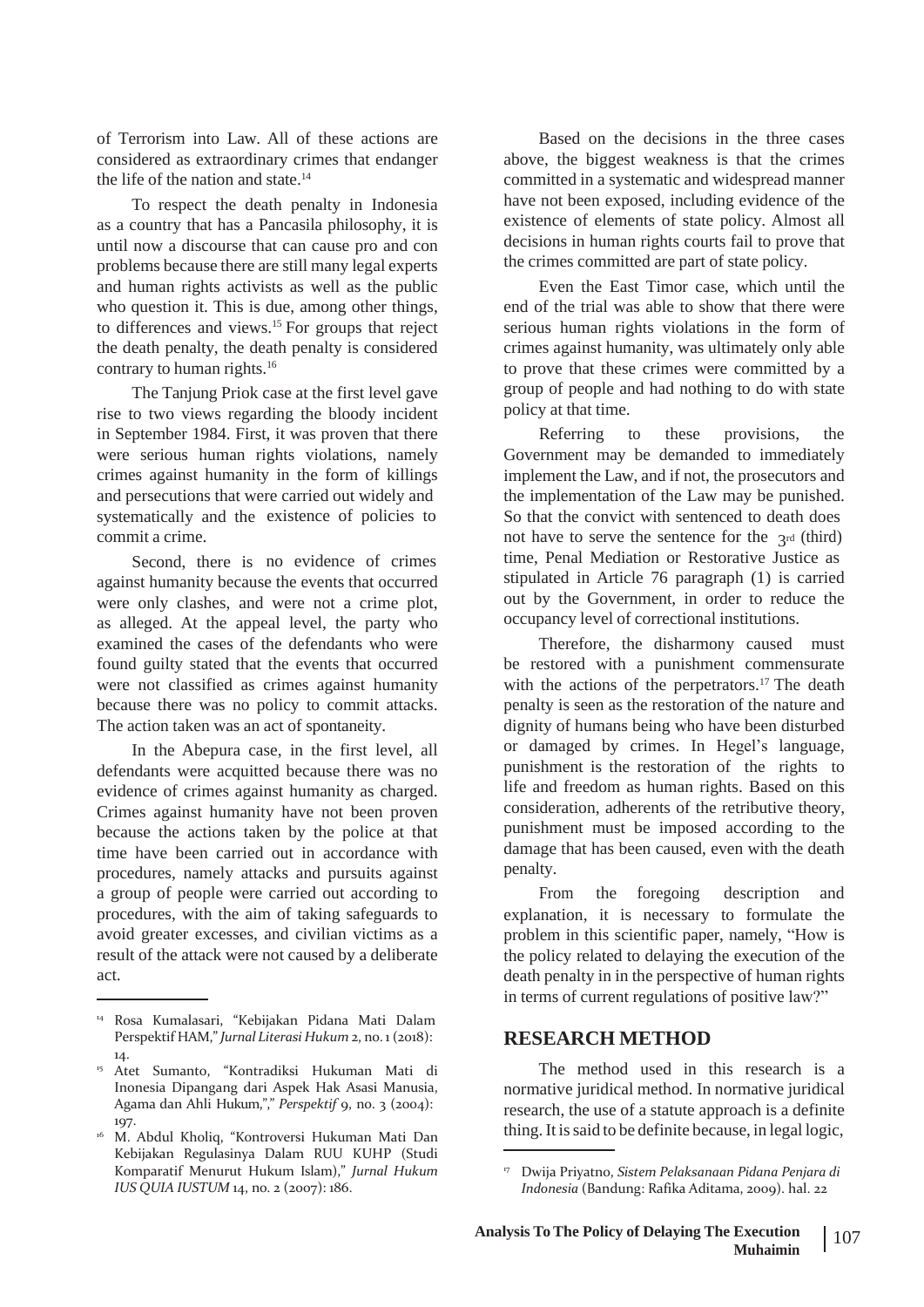normative legal research is based on research conducted on existing legal materials. Even though, for example, the research was conducted because it saw a legal vacuum, however the legal vacuum could only be identified because there are already legal norms that require further regulation in positive law.<sup>18</sup> In the context of this research, the approach was taken to the legal norms contained in several laws and regulations such as Law Number 39 of 1999 concerning Human Rights and other laws and regulations such as the 1945 Constitution of the Republic of Indonesia, Law No. 1 of 1946 concerning Criminal Law Regulations, Presidential Decree Number 2 of 1964 concerning Procedures for Implementing Death Penalty Sentenced by Courts in General and Military Courts as promulgated in Law through Law No. 5 of 1969, Circular Letter of Supreme Court of the Republic of Indonesia (SEMA) Number 7 of 2014 concerning Submission of Requests for Judicial Review in Criminal Cases, and Law Number 5 of 2010 concerning Amendments to Law Number 22 of 2002 concerning Clemency.

# **DISCUSSION AND ANALYSIS**

#### **A. Death Penalty and Human Rights**

To understand more deeply about the existence of the death penalty in Indonesia, the researcher will first discuss in detail the meaning of the death penalty, including the following:

- 1. In the Great Dictionary of the Indonesian Language, it is defined as: "Punishment carried out by killing (shooting, hanging) the guilty person".
- In the Indonesian Encyclopedia, it is interpreted as stated in the Indonesian criminal law as "the most severe principal punishment". Usually by hanging; shot to death. In the United States it is done with electric chair. In Mexico it is done with gas chamber. In France at the time of the Revolution with guillotine". 2.
- In the Dictionary of Criminal Terms, it is defined as: "A punishment imposed on a person which is in the form of taking a life based on a court decision which has a permanent legal force". 3. In the Dictionary of Criminal Terms, it with the Rya Achjani Zulfa, "Menakar Kembali Keberadaan

4. In the Islamic Encyclopedia, it is defined as: "Qishas in Islamic law gives the same treatment to the perpetrator of a crime as he did it (to the victim)".

The death penalty has the status of a principal punishment; it is a type of punishment that contains pros and cons. At the international level, this type of punishment is prohibited from being imposed on the convict. The United Nations encourages the abolition of this type of punishment based on the Declaration of Human Rights which was adopted on December 10, 1948, by guaranteeing the right to life and protection against torture. Likewise, the guarantee of the right to life is contained in Article 6 of the International Covenant on Civil and Political Rights which was adopted in 1966 and ratified by Law Number 12 of 2005 concerning Ratification of the International Covenant on Civil and Political Rights.<sup>19</sup> Prior to that, Indonesia had ratified the Convention Against Torture and Other Cruel, Inhuman or Degrading Treatment or Punishment, hereinafter referred to as the Committee against Torture (CAT) and was ratified by Law No. 5 of 1998 concerning Convention Against Torture and Other Cruel, Inhuman or Degrading Treatment or Punishment. The Indonesian criminal law system tries to separate the death penalty from the category of principal punishment, by regulating it as an alternative punishment. The death penalty is no longer the first principal punishment but becomes a special punishment.<sup>20</sup>

According to former judge, Benyamin Mangkoedilaga, and former member of the House of Representatives, Farida Syamsi Chandaria,<sup>21</sup> criminal law can still be applied to anticipate crimes that are very cruel and deserve the death penalty. It would be better if there was a provision for the death penalty, even though its implementation had to be very selective. Because the death penalty can actually be used to anticipate a very cruel crime. The death penalty is also a part

<sup>18</sup> Piter Mahmud Marzuki, *Penelitian Hukum* (Jakarta: Kencana, 2007). hal. 35

Pidana Mati (Suatu Pergeseran Paradigma Pemidanaan Di Indonesia)," *Lex Jurnalica* 4, no. 2 (2007): 93.

Amelia Arief, "Problematika Penjatuhan Hukum 20 Pidana Mati Dalam Perspektif HAM Dan Hukum Pidana," *Jurnal Kosmik Hukum* 19, no. 1 (2019): 92.

Untung Sri Hardjanto Robby Septiawan Permana Putra, R.B. Sularto, "Problem Konstitusional Eksistensi Pelaksanaan Pidana Mati Di Indonesia," *Diponegoro Law Journal* 5, no. 3 (2016): 18.  $\overline{21}$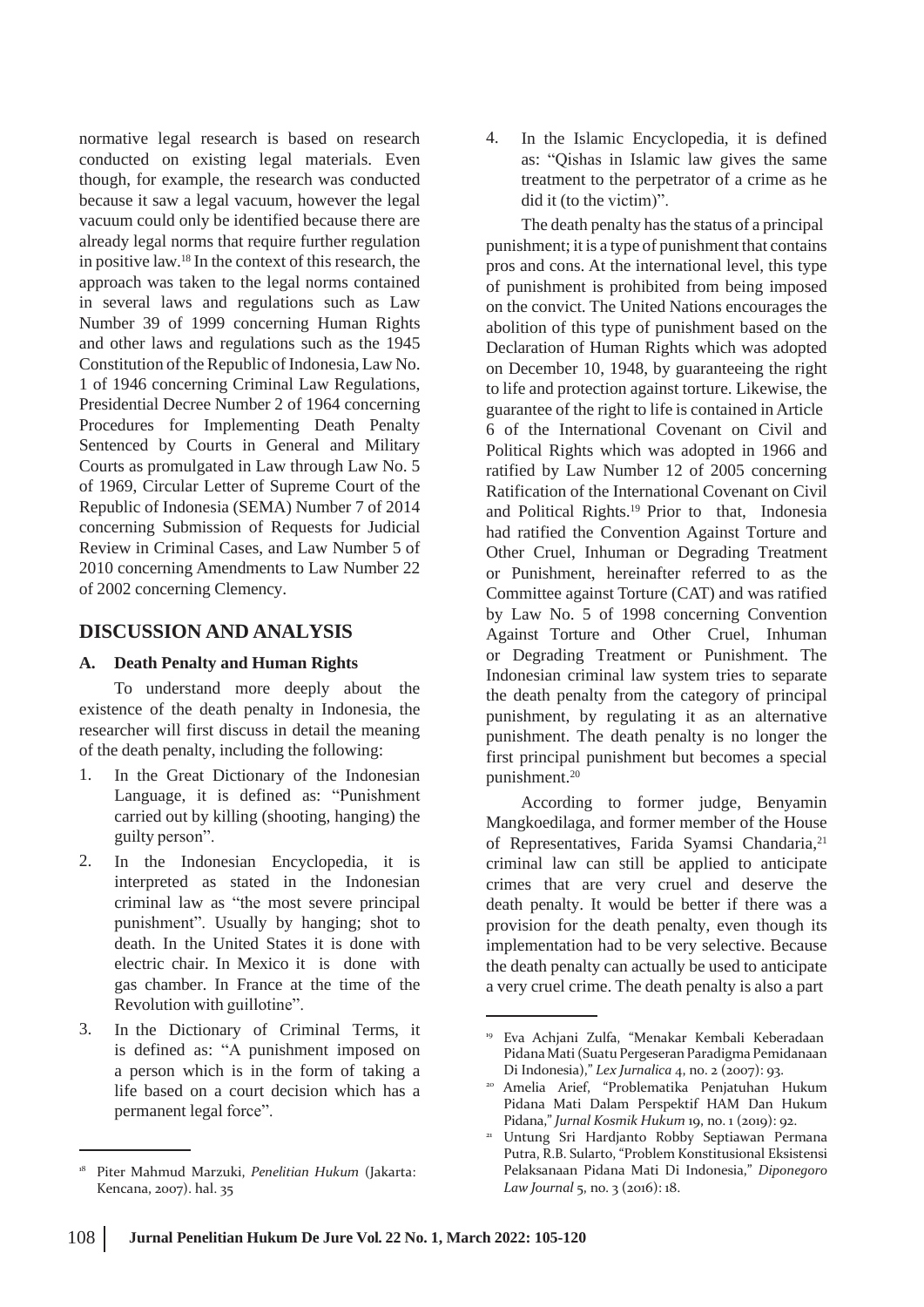of shock therapy for criminals. As is the case, drug trafficking, sexual harassment, and other crimes that are already very worrying. This led to the reenactment of the death penalty in Indonesia.

In principle, the implementation of restorative justice is based on efforts to realize justice. As it is known that justice is basically subjective which is seen as something that makes oneself happy and cannot be forced on others. It could be fair according to the perpetrator, but unfair according to the victim. Likewise, an assessment may be fair according to the judge, but it is not necessarily fair according to the community (public).

The demand for the application of restorative justice in the settlement of criminal cases in the realm of the court is of concern to be strengthened through policies in the Supreme Court. The policy is formulated in a policy regulation (*beleidsregel*) in the form of a Decree of the Director General for General Courts of the Supreme Court of the Republic of Indonesia Number 1691/DJU/SK/ PS.00/12/2020 concerning the Enforcement of Guidelines for the Implementation of Restorative Justice.The restorative justice approachin handling criminal cases at the Supreme Court has also been mentioned previously in the Memorandum of Understanding of the Chairman of the Supreme Court of the Republic of Indonesia, the Minister of Law and Human Rights of the Republic of Indonesia, the Attorney General of the Republic of Indonesia, and the Head of the Indonesian National Police regarding the Implementation of the Adjustment of Boundaries of Minor Crimes and Amount of Fines, Rapid Inspection Program, and the Application of Restorative Justice. The memorandum of understanding is a follow-up to the enactment of Regulation of the Supreme Court Number 2 of 2012 concerning Adjustment of Boundaries of Minor Crimes and Amount of Fines in the Criminal Code issued by the Supreme Court.

Guidelines for the application of restorative justice based on the decree of the Director General for the General Courts (*Dirjen Badilum*) are directives for judges in handling cases by paying attention to the principle of restorative justice which prioritizes a dialogue process involving perpetrators, victims, families of perpetrators/ victims and other parties in order to create justice based on the results of a balanced agreement. The agreement reached is expected to create a

restoration to the original state and restore good relations within the community. These objectives are fully contained in the background of the guidelines as follows: $22$ 

"Restorative justice is an alternative for resolving criminal cases which in the criminal justice procedure mechanism focuses on punishment which then is converted into a dialogue and mediation process that involves the perpetrator, the victim, families of the perpetrator and victim, and other related parties to jointly reach an agreement on the settlement of the criminal case that is fair and balanced for both the victim and the perpetrator by prioritizing the restoration to the original state, and restoring the pattern of good relations in society."

The death penalty data released by Amnesty International recorded 96 death sentences from January to October 2020, 83 of them for the use and distribution of illegal drugs. The Indonesian government also stated in a press statement during the commemoration of World Day Against the Death Penalty on October 10, 2020, that there were 538 convicts with sentenced to death that awaiting for the execution. The trend of death penalty sentences imposed by the Government of Indonesia from 2014 to October 2020 tends to increase, only in 2017 it experienced a decline. In fact, global death penalty sentences in the world have decreased. In 2018 there were 2,531 death sentences, while in 2019 there were 2,307 death sentences; as well as executions, in 2018 there were 690 executions, while in 2019 there were 675 executions.<sup>23</sup>

The rule of law platform in principle determines that every action or act of the government through the government apparatus is carried out based on the authority regulated by laws and regulations. Amendments to the 1945 Constitution indicate that changes made to a democratic state are carried out through certain stages. The policy of developing national law as a system is directed at the realization of a national

<sup>22</sup> Mahkamah Agung RI, *Lampiran Keputusan Direktur Jenderal Badan Peradilan Umum Mahkamah Agung Republik Indonesia Nomor 1691/DJU/SK/PS.00/12/2020 Tentang Pemberlakuan Pedoman Penerapan Keadilan Restoratif (Restorative Justice)* (Republik Indonesia, 2020).

Usman Hamid, "Vonis Mati Meningkat, Indonesia 23 Melawan Arus Global," *tirto.id*.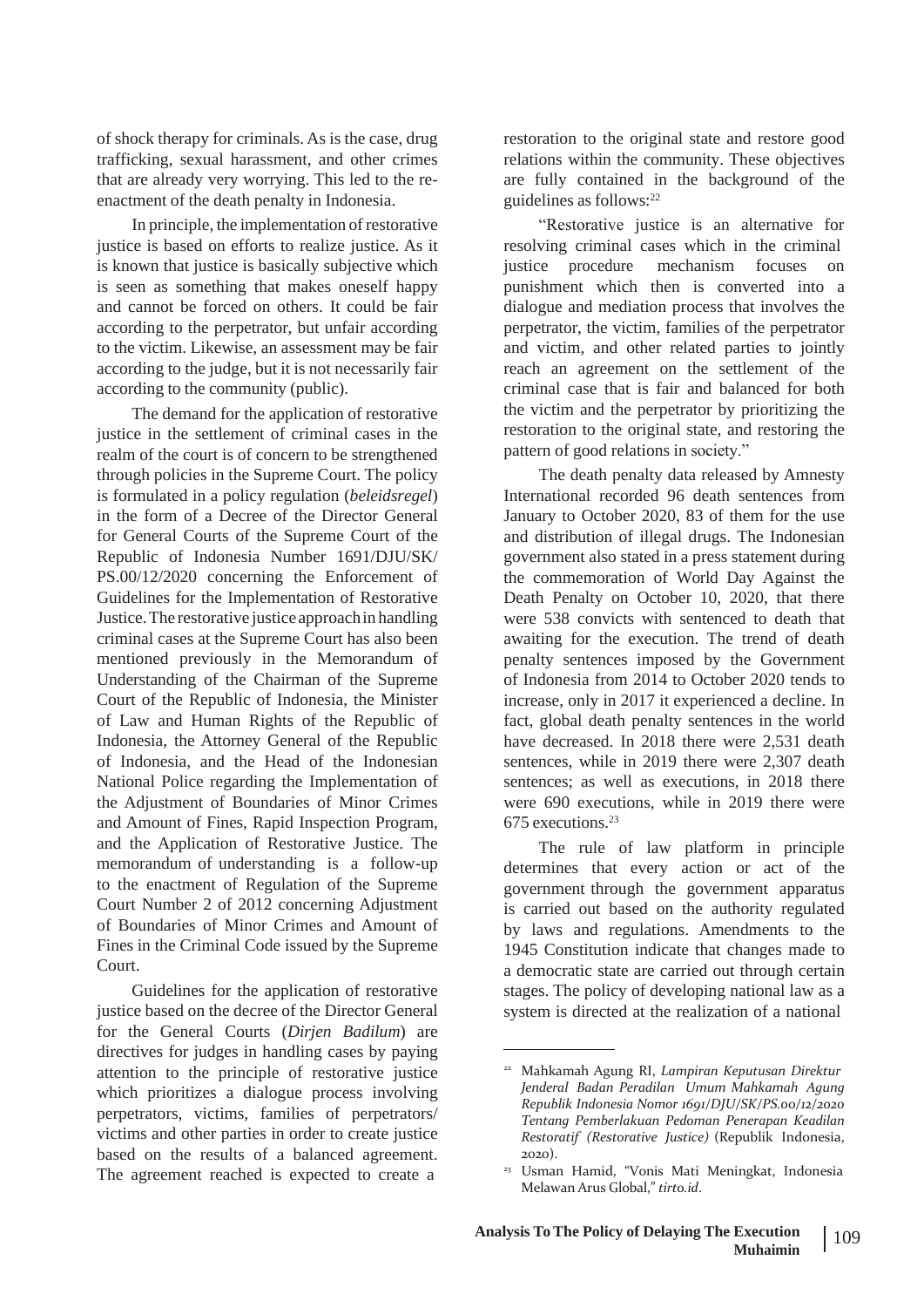legal system that serves the national interest. One of the efforts to improve the legal system and politics is through restructuring the legal substance through reviewing and rearranging laws and regulations by taking into account general principles and the hierarchy of laws and regulations.<sup>24</sup>

In addition to requiring legal certainty and justice, legal settlements must also have expediency value. Expediency value must be an important indicator in law enforcement and settlement, namely the benefit for the perpetrators and more importantly the benefit for the community in general. So far, the focus of law enforcement is more on legal certainty but overlooking other legal goals, namely justice and benefit.<sup>25</sup> Seeing so many convicts with sentenced to death who have not yet been executed, it can be said that the State has committed human rights crimes (against the convicts with sentenced to death), because the convicts have served punishment for 2 (two) times, namely imprisonment and the death penalty.

#### **B. Regulatory Policy**

The legal condition in Indonesia, which is currently believed to approach its lowest point, has received extraordinary attention from the domestic and international community. The law enforcement process, in particular, is often seen as discriminatory, inconsistent, and prioritizes the interests of certain groups.<sup>26</sup>

In the legal practice in Indonesia, often law enforcershave carriedouttheir dutiesinaccordance with the existing rules, in the sense of formal rules. For cases of corruption, for example, according to applicable law, prosecutors have carried out preliminary investigations, full investigations, and prosecutions in courts. Lawyers have carried out their functions to defend and maintain the rights of suspects. And judges have heard both parties, so

the courts' decisions are given. All relevant legal rules have been considered and implemented. All juridical formalities and procedures have been followed. However, why are there still many people who are dissatisfied with such law enforcement? And why is it still said that law enforcement in Indonesia is considered to be very low and has reached its lowest point? This is the problem, namely the problem of not fulfilling the value of justice, especially social justice.Judges do not really explore the values that live in a society on the grounds that they are bound by formal legal rules which are actually rigid and even deviate in some respects.

The provisions of the criminal procedure law (Article 50- Article 56 of Criminal Procedure Code) are intended to protect suspects and defendants from arbitrary actions by law enforcement officers and courts. On the other hand, the criminal procedure law authorizes law enforcement officers to take actions that can reduce the human rights of people. In the exercise of this authority, law enforcement officers often exercise the authority improperly. The practice of criminal justice that prioritizes violence so that citizens'human rights are deprived is a form of the State's failure in realizing a rule of law. 27

Criminal acts that are punishable by death by the Criminal Code are:

- a. Treason, assassinating the Head of State (Article 104). Article 104, treason with the intention of assassinating the President or vice-president, or with the intention of depriving them of their independence or rendering them incapable of governing is punishable by death or imprisonment for life or imprisonment for a certain period of time, a maximum of twenty years.
- Enticing or inciting other countries to attack Indonesia (Article 111 paragraph 2). b.
- Protecting or helping enemies who are fighting against Indonesia (Article 124 paragraph 3).
- Assassinating the Head of a Friendly Country (Article 140 paragraph 3). d.

<sup>&</sup>lt;sup>24</sup> Danang Risdiarto, "Kebijakan dan Strategi C. Pembangunan Hukum Nasional Dalam Memperkuat Ketahanan Nasional," *Penelitian Hukum De Jure* 17, no. 2 (2017): 178, https://ejournal.balitbangham.go.id/ index.php/dejure/article/view/135/pdf.

Muhaimin, "Restoratif Justice Dalam Penyelesaian 25 Tindak Pidana Ringan," *Penelitian Hukum De Jure* 19, no. 2 (2019): 188, https://ejournal.balitbangham.go.id/ index.php/dejure/article/view/648/pdf.

Harkristuti Harkisnowo, "Rekonstruksi Konsep Pemidanaan: Suatu Gugatan Terhadap Proses Legislasi dan Pemidanaan di Indonesia," *KHN Newsletter* (Jakarta, 2003). hal. 28 26

<sup>27</sup> Mosgan Situmorang, "Kedudukan Hakim Komisaris Dalam RUU Hukum Acara Pidana," *Penelitian Hukum De Jure* 18, no. 4 (2018): 434, https://ejournal. balitbangham.go.id/index.php/dejure/article/ view/545/pdf.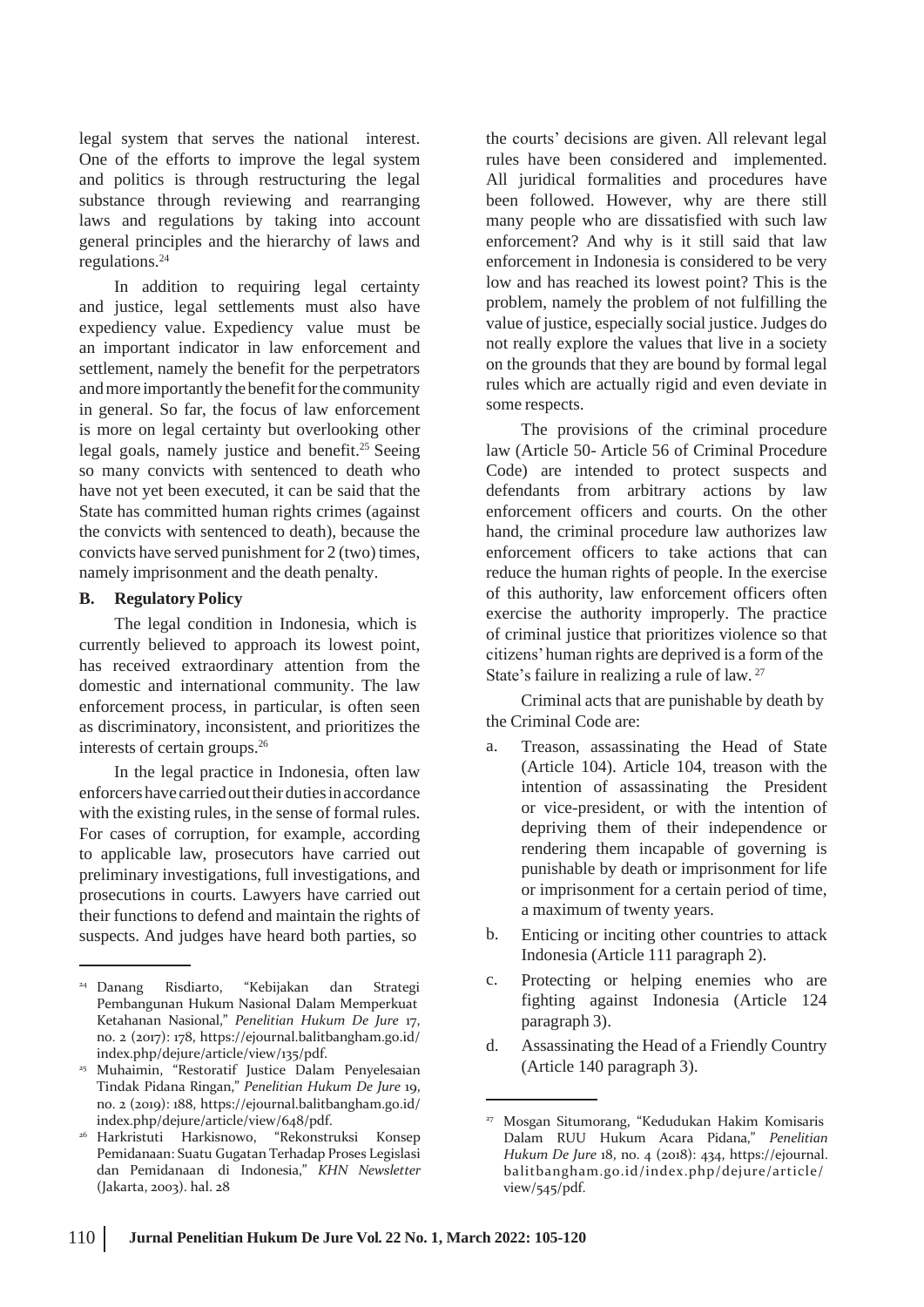- e. Premeditated murder (Article 140 paragraph 3 and Article 340).
- Theft with violence by two or more people at night by breaking a house resulting in serious injury or death (Article 365 paragraph 4). f.
- Piracy at sea, by the sea, on the beach, in the river so that someone dies, (Article 444). g.
- Encouraging rebellion or riots of workers against state defense companies during the war (Article 124 bis). h.
- During war cheating in handing over goods needed by the army (Article 127 and Article 129). i.
- Extortion with violence (Article 368 paragraph 2). j.

In the draft of the Criminal Code (RKUHP) which was issued in 2019<sup>28</sup> in Article 67, the specific punishment as referred to in Article 64 letter c is the death penalty which is always threatened with alternatives. Then in Article 98 that "The death penalty is threatened as an alternative as a last resort to prevent criminal acts from being committed and protect the community." Followed by Article 99 which makes it clear that the implementation of the death penalty is, among others, (1) the death penalty can be executed after application for clemency for the convict is rejected by the President. (2) The death penalty as referred to in paragraph (1) is not executed in public. (3) The death penalty is executed by shooting the convict to death by a firing squad or by other means specified in the law. (4) The execution of the death penalty against pregnant women, women who are breastfeeding their babies, or people who are mentally ill is delayed until the woman gives birth, the woman is no longer breastfeeding her baby, or the mentally ill person recovers. While the concrete explanation is contained in the next article, namely Article 100: (1) A judge may impose a death penalty with a probationary period of 10 (ten) years if:

- a. the defendant shows remorse and hopes for improvement;
- the role of the defendant in the crime is not very important; or b.
- there are mitigating reasons. c.

(2) The death penalty with a probationary period as referred to in paragraph (1) must be included in the court decision. (3) The probationary period of 10 (ten) years begins 1 (one) day after the court's decision has permanent legal force. (4) If the convict during the probationary period as referred to in paragraph (1) shows a commendable attitude and action, the death penalty can be changed to life imprisonment by a Presidential Decree after obtaining consideration from the Supreme Court. (5) If the convict during the probationary period as referred to in paragraph (1) does not show commendable attitudes and actions and there is no hope for improvement, the death penalty can be executed on the orders of the Attorney General. Then in Article 101 if the application for clemency of the death penalty convict is rejected and the death penalty is not executed for 10 (ten) years since the clemency is rejected not because the convict has fled, the death penalty can be changed to life imprisonment by a Presidential Decree.

Article 28I of the 1945 Constitution of the Republic Indonesia (UUD 1945) mandates that the right to life, the right not to be tortured, the right to freedom of thought and conscience, the right to have religion, the right not to be enslaved, the right to be recognized as a person before the law, and the right not to be prosecuted on the basis of retroactive law are human rights that cannot be reduced under any circumstances. The death penalty is connected to human rights, which are closely related to the right to life which is included in the category that cannot be reduced under any circumstances or known as nonderogable rights. This is different from the opinion of the Constitutional Court in Decision No. 2-3/ PUU-V/2007 which considers that respecting human rights including the right to life as regulated in Article 28I cannot be exempted from and must also comply with the provisions of Article 28J paragraph (2) which states: "In exercising their rights and freedoms, everyone is obliged to comply with the restrictions stipulated by law…". Two things are different between Article 28 paragraph (1) which states that it cannot be reduced in any form (reduction), with the provisions of Article 28J paragraph (2) which states that there are restrictions. The concept of reduction and the concept of limitation are different matters.29 A

<sup>28</sup> DPR RI, "Rancangan Undang-Undang 2019 KITAB UNDANG-UNDANG HUKUM PIDANA," *hukumonline.com*, diakses Februari 21, 2022, https:/[/](http://www.hukumonline.com/pusatdata/detail/17797/) [www.hukumonline.com/pusatdata/detail/17797/](http://www.hukumonline.com/pusatdata/detail/17797/) rancangan-undang-undang-2019#!

<sup>29</sup> Rully Herdita Ramadhani Mei Susanto Ajie Ramdan,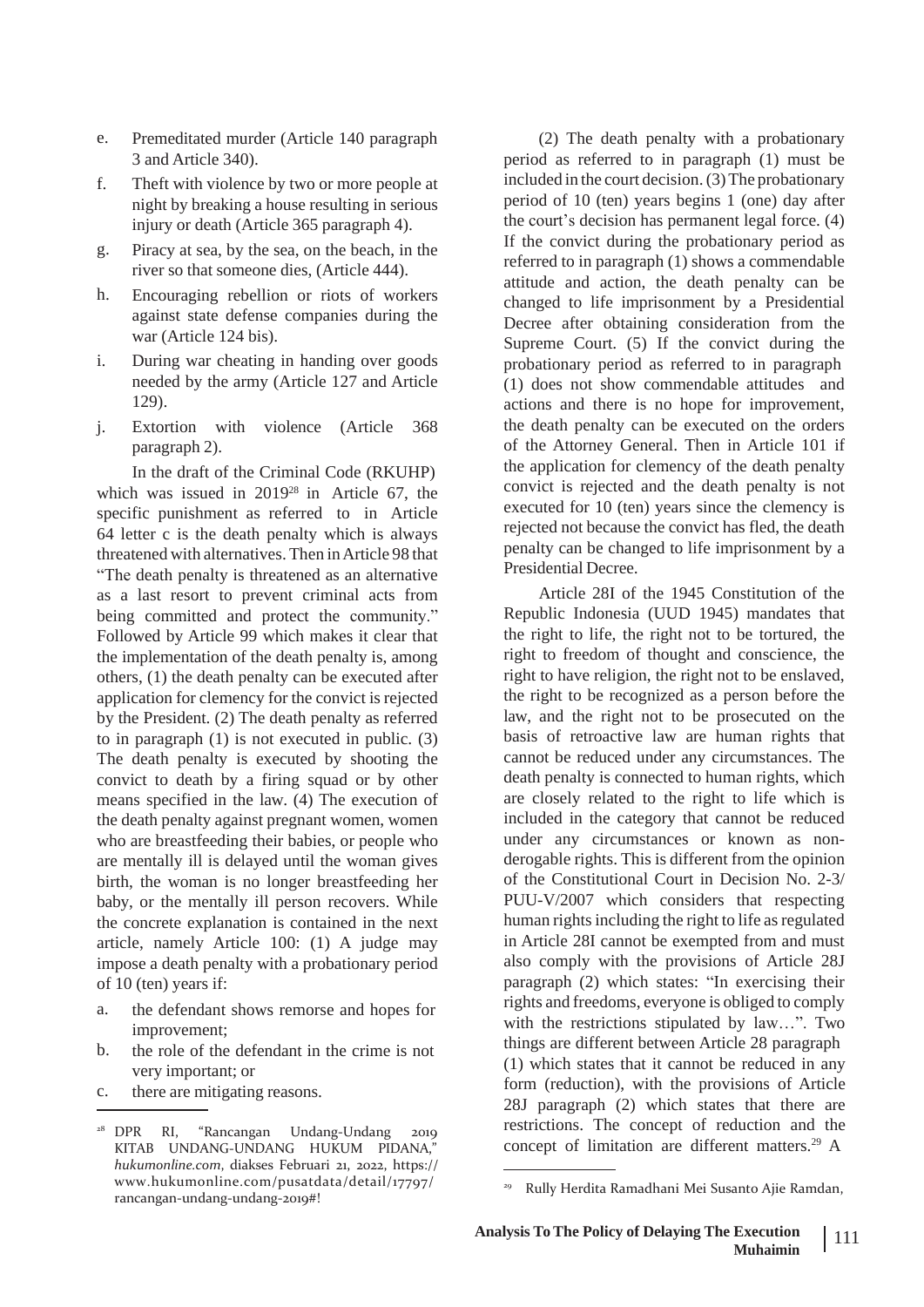convict, even though his independence has been lost in a correctional institution, still has rights as a citizen and these rights have been guaranteed by the state as contained in the 1945 Constitution of the Republic of Indonesia Article 28G paragraph (1) which states: "Everyone has the right to protection for himself, family, honor, dignity, and property under his control, and has the right to a sense of security and protection from the threat of fear to do or not to do something which is a human right".<sup>30</sup>

By looking at the death penalty as a form of heinouspunishmentthatdoesnotprovideadeterrent effect to future criminals, this punishment also provides mental and physical torture to convicts, and this punishment also violates the right to life as regulated in the Universal Declaration of Human Rights (UDHR) and the International Covenant on Civil and Political Rights or commonly abbreviated as ICCPR which aim to strengthen the basic principles of human rights in the civil and political fields contained in the UDHR so that they become legally binding provisions and their elaboration includes other points related. Within the framework of national law, the right to life is also regulated in the Indonesian Constitution. This provision is reaffirmed in Article 4 of Law No. 39 of 1999 concerning Human Rights such as the right to live, the right not to be tortured, the right to personal freedom, thought and conscience, the right to religion, the right not to be enslaved, the right to be recognized as a person and equal before the law, and the right not to be prosecuted based on the legal basis that applies retroactively. These are human rights that cannot be reduced under any circumstances and by anyone.<sup>31</sup> In this regard, the application of the death penalty actually still contains controversy in the community, in relation to human rights. The UN General Assembly has adopted a non-binding resolution calling for a global moratorium on the death penalty, namely Optional Protocol II of the International Covenant on Civil and Political Rights because

the death penalty is considered contrary to the norms contained in the UDHR and the ICCPR and hinders the promotion of the fulfillment of the right to life and ultimately prohibits the use of the death penalty in the relevant countries.<sup>32</sup>

It is further explained in positive law in Indonesia that the imposition of the death penalty is the most important part of the criminal justice process, and the implementation of the death penalty by the State is through court decisions, so it is important for the State to take the convict's right to life which is a human right that cannot be limited (non-derogable). Therefore, its implementation must pay attention to the human rights of the convict. Furthermore, in the Indonesian Criminal Code (KUHP), the criminal system (*stelsel*) is regulated in Article 10 of the Criminal Code, which states that there are 2 types of punishment, namely: (1) Principal Punishment, which consists of (a) death penalty, (b) imprisonment, (c) confinement, and (d) fine; (2) Additional Punishment, which consists of (a) revocation of certain rights, (b) confiscation of certain goods, (c) announcement of judge's decision; (3) Undisclosed Penitentiar, based on Law Number 20 of 1946 concerning Undisclosed Penitentiary.<sup>33</sup>

This is not only the execution itself which is the cruelest, inhuman, and degrading form of punishment, but the death row phenomenon can also be categorized as part of a cruel and inhuman punishment which is part of the torture. This was conveyed by Juan E. Mendez (UN Special Rapporteur on Torture, and Other Cruel, Inhuman and Degrading Treatment or Punishment for the period 2010-2016) that the long time in waiting for executions, along with the (bad) conditions that accompany it, is a violation of the prohibition against torture itself.<sup>34</sup>

In Law Number 39 of 1999 concerning Human Rights, Article 76 paragraph (1) states as follows: "To achieve its objectives, the National Committee of Human Rights carries out the

<sup>&</sup>quot;Kebijakan Pidana Mati Dalam RKUP Ditinjau Dalam Aspek Politik Hukum DanHAM,"*JurnalArena Hukum* 11, no. 2 (2018): 602.

Penny Naluria Utami, "Keadilan Bagi Narapidana di 30 Lembaga Pemasyarakatan," *Penelitian Hukum De Jure* 17, no. 382 (2017), https://ejournal.balitbangham. go.id/index.php/dejure/article/view/231/pdf.

<sup>&</sup>lt;sup>31</sup> Topik, "Tren Vonis Hukuman Mati di Indonesia Terus 34 Meningkat," *amnesty.id*.

<sup>&</sup>lt;sup>32</sup> Ikhwanuddin, "Tinjauan Yuridis Tentang Penjatuhan Hukuman Mati Terhadap Perantara Jual Beli Narkotika Yang Disertai Dengan Pencucian Uang (Studi Putusan Nomor 594/PID.SUS/2015?PN.TJB)," *Jurnal Prointegegrita* 2, no. 1 (2018): 50.

Arief, "Problematika Penjatuhan Hukum Pidana Mati 33 Dalam Perspektif HAM Dan Hukum Pidana." hal. 92

Topik, "Tren Vonis Hukuman Mati di Indonesia Terus Meningkat." Hal. 1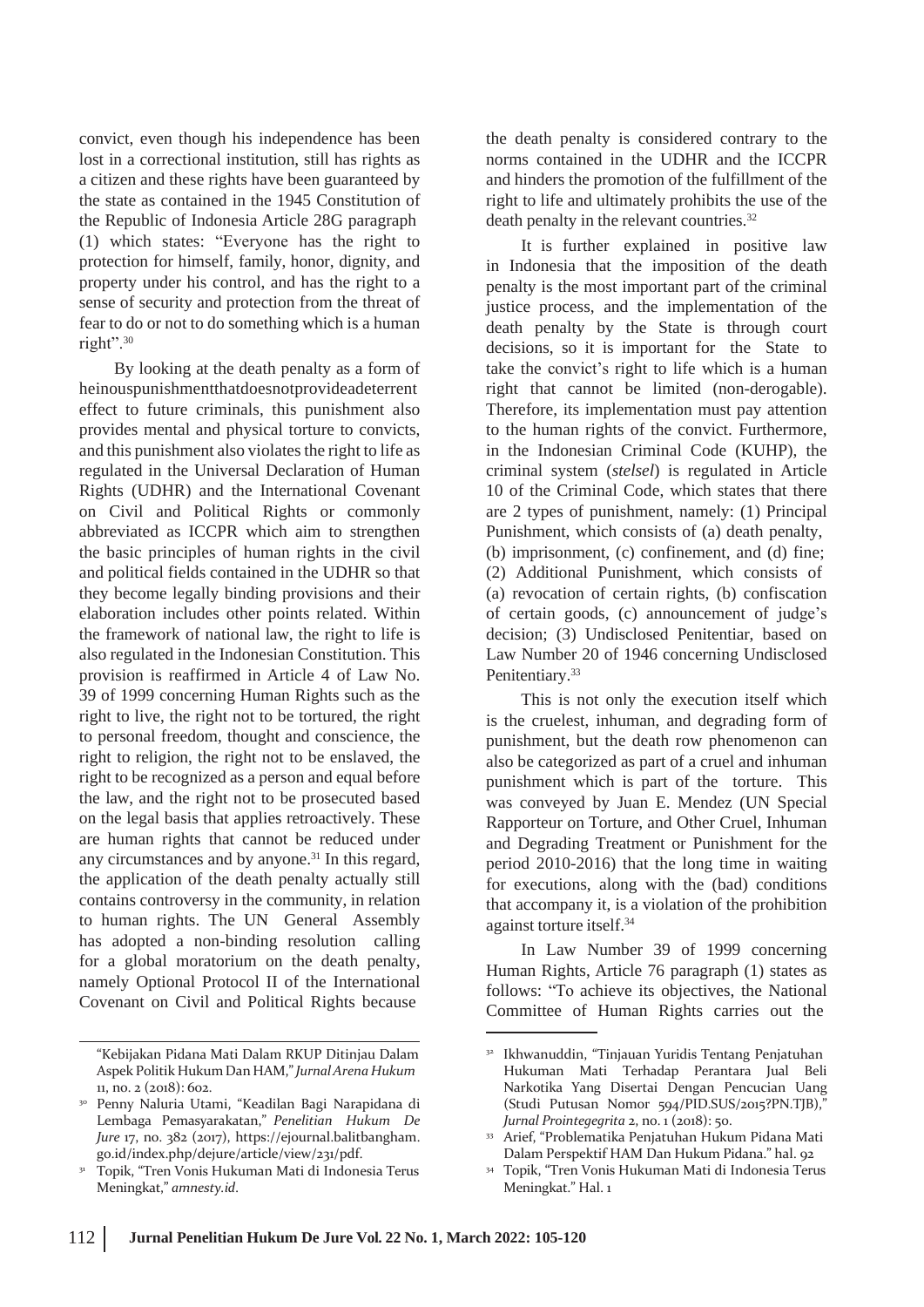functions of assessment, research, counseling, monitoring, and mediation on Human Rights". The provisions of Article 76 paragraph (1) should be carried out by the National Committee of Human Rights on convicts with sentenced to death who have not been executed. If this provision is not implemented, then based on the provisions of Article 1 paragraph (6) of this Law, the Government, together with the House of Representatives and higher officials in implementing the mandate of the Law, can be sued.

The provisions in Article 1 paragraph (6) state as follows: "Human rights violations are every act of a person or group of people including state apparatus and so on…" Referring to these provisions, the Government can be demanded to immediately implement the Law, and otherwise, the pre-prosecutor and the implementation of the law may be punished. In order that the convict with sentenced to death does not have to serve the sentence for the 3rd (third) time, Penal Mediation or Restorative Justice as stipulated in Article 76 paragraph (1) is carried out by the Government, with the aims to reduce the occupancy level of correctional institutions.

Meanwhile, according to Koesparmono Irsan<sup>35</sup> (GRANAT), the existence of the death penalty is a choice of punishment for the person concerned. Therefore, laws and regulations have regulated the punishment according to the actions. The imposition of the death penalty on a person due to his actions basically has no impact or correlation with the crime itself, considering that the death penalty is the legal choice of the person concerned.

In the history of human civilization, misguided justice has always occurred.<sup>36</sup> In Indonesia, there is often misguided justice, one of the reasons is the arrogance and militaristic nature of law enforcement officers, especially the Indonesian National Police when investigating criminal cases.<sup>37</sup> Based on a study of documentation on

court decisions in Indonesia, there are at least 6 murder defendants who have been sentenced, and then the convicts have served prison terms. However, after new evidence was reviewed by the Supreme Court through a judicial review, it turned out that the convicts were not the perpetrators of the murder, namely Sengkon and Karta, Risman Lakoro, and Rostin Mahaji, Imam Hambali, and David. In the case of the death penalty imposed on Tibo and his friends, the Advocate Team once accused the judge of conducting misguided justice, because the defendants were innocent in the Poso riot case.<sup>38</sup> Misguided justice also occurs in America with 2.3% to 5% of convicts.<sup>39</sup>

From a legal perspective, in order to anticipate the adverse effects of misguided justice for convicts with sentenced to death in the form of errors in the execution of convicts with sentenced to death, there needs to be a legal provision that regulates the minimum time for delaying the execution of the death penalty so that the convict can apply for judicial review several times against the court's decision. The delay is very important for the protection of human rights (both convicts and the public) because it can provide an opportunity for all parties to rethink and look for new evidence to change the death penalty decision, and ensure that the death penalty sentence is fair.

Officials, who due to their mistakes, omissions, or negligence cause the state to have to pay compensation, may be subject to action in accordance with applicable regulations. In accordance with the principle of justice, it is carried out quickly, simply, and at a low cost and in accordance with the principle of guaranteeing legal certainty for the convicted parties. So that officials/law enforcement officers do not act arbitrarily in terms of acting, because all actions must be accounted for, both to victims or their families, society, and the State. The imposition of sanctions on officials/law enforcement officers who commit procedural errors makes the public aware for law enforcers to be careful and more professional in exercising their authority. Law enforcers who violate the law are seen as the same

<sup>35</sup> Ahmad Syahrun, "Eksistensi Pidan Mati Dalam Penegakan Hukum di Indonesia ditinjau dari Aspek Hak Asasi Manusia (HAM)" (UIN Alauddin Makassar, 2013).

<sup>&</sup>lt;sup>36</sup> Nina Pane Budiarto Adnan Buyung Nasution, Ramadhan Karta Hadimadja, *Pergaulan Tanpa Henti* (Jakarta: Aksara Karunia, 2004). hal. 359

Nur Muhammad Wahyu Kuncoro, *69 Kasus Hukum* 37 39 *Mengguncang Indonesia* (Jakarta: Raih Asa Sukses, 2012).

<sup>36</sup> <sup>38</sup> Dkk M. Tito Karnavian, *Indonesian Top Secret: Membongkar Konflik Poso* (Jakarta: Gramedia Pusaka Utama, 2008). hal. 221

Na Jiang, *Wrongful Convictions in China: Comparative and Empirical Perspectives,* (Berlin: Springer-Verlag, 2016). hal. 27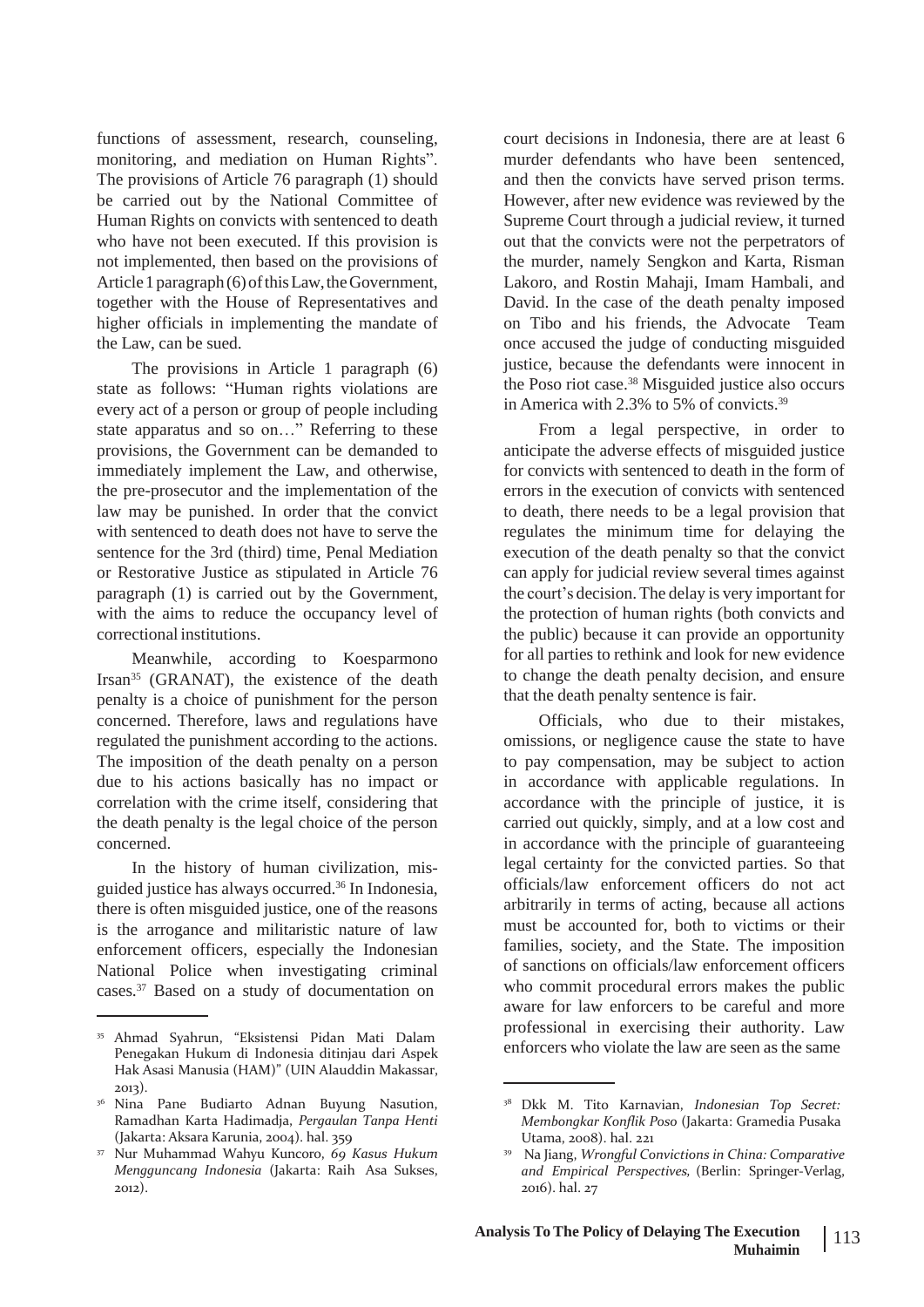as people who violate the law, equality before the law. This makes learning and creates prevention efforts to prevent law enforcement officers from implementing the law in a deviant manner and makes law enforcement officers to be careful and comply with applicable legal procedures to ensure that the rights of the defendant are fulfilled.<sup>40</sup>

Based on this thought, this study aims to find a juridical and empirical justification for the need to delay the execution of convicts with sentenced to death in order to anticipate the adverse effects of a misguided justice and to find the form of legal product used to regulate the minimum period provision for delaying the execution of the convicts with sentenced to death. The results of this study can be used by the Indonesian government as a basis for consideration of the formation of legal norms regarding the delay of executions of convicts with sentenced to death.

Based on the Criminal Procedure Code, with regard to the last resort of convicts with sentenced to death to examine the truth of the contents of court decisions which have permanent legal force, it has been explicitly regulated in Indonesian criminal procedure law, namely the application for judicial review. Meanwhile, legal efforts are in the form of clemency from the President, not an attempt to examine the contents of the court's decision, but are only an attempt by the convict with sentenced to death to ask for forgiveness from the president so that the sentence is removed or commuted, because the convict with sentenced to death has admitted guilt.

Based on the two conflicting views on the need to immediately implement the death penalty and stop the execution of the death row convict, from a legal point of view, there is a need for a middle way solution, namely the delay of the execution of the convict with sentenced to death within a certain period of time through legal norms. The function of this delay is to provide an opportunity for convicts with sentenced to death to find new evidence that can be used as a basis for changing the type of death penalty through judicial review. Based on this norm, the state (in this case the government) will be able to ensure

that criminal justice has been carried out honestly, all legal remedies for the convicts with sentenced to death have been passed, so that if there must be an execution of the death row convict, the convict will not become a victim of misguided justice. The researcher's idea is in line with the state's goal, namely to protect the entire Indonesian nation, and the contents of the decision of the Constitutional Court of the Republic of Indonesia, namely the right of the convict to apply for a judicial review more than once, as well as the purpose of the criminal procedure, namely to find the material truth. If the state does not provide sufficient time and the convict with sentenced to death is already executed even though there is a misguided justice, it will have a very bad impact, among others, for convicts with sentenced to death (because their right to life has been taken arbitrarily by the state), for the families of convicts with sentenced to death (because they have lost their loved family members), for the state (because it will reduce trust and authority in the face of the national and international community), law enforcers (a doubt in the professionalism of law enforcers), and for the Indonesian people (because of fear and disharmony).

To ensure legal certainty of the delay of the execution of convicts with sentenced to death, a valid legal product is needed, namely in the form of laws and regulations. The form of laws and regulations in Indonesia has been regulated in a standard manner, including the content of the material regulated in it and the respective hierarchies. In order for the provisions of the laws and regulations to be formed to have binding power, they must be made by the competent authority, made based on the technique of drafting laws and regulations, the regulated provisions do not exceed the authority possessed by the legislators, and their contents do not conflict with regulations that hierarchically exist above the legal products that are made, and their principles do not conflict with the values of Pancasila.

The definition of the delay of execution of convicts with sentenced to death is the granting of a certain period of time by the state to convicts with sentenced to death who commit murder before undergoing execution. The period of time is 5 years from the date of the court decision which has permanent legal force. During the delay of the execution of the death row convict, the judge must

<sup>40</sup> Yuliyanto, "Problematika Tata Cara Eksekusi Ganti Kerugian Dalam Perkara Pidana," *Penelitian Hukum De Jure* 19, no. 3 (2019): 355–356, https://ejournal. balitbangham.go.id/index.php/dejure/article/ view/693/pdf\_1.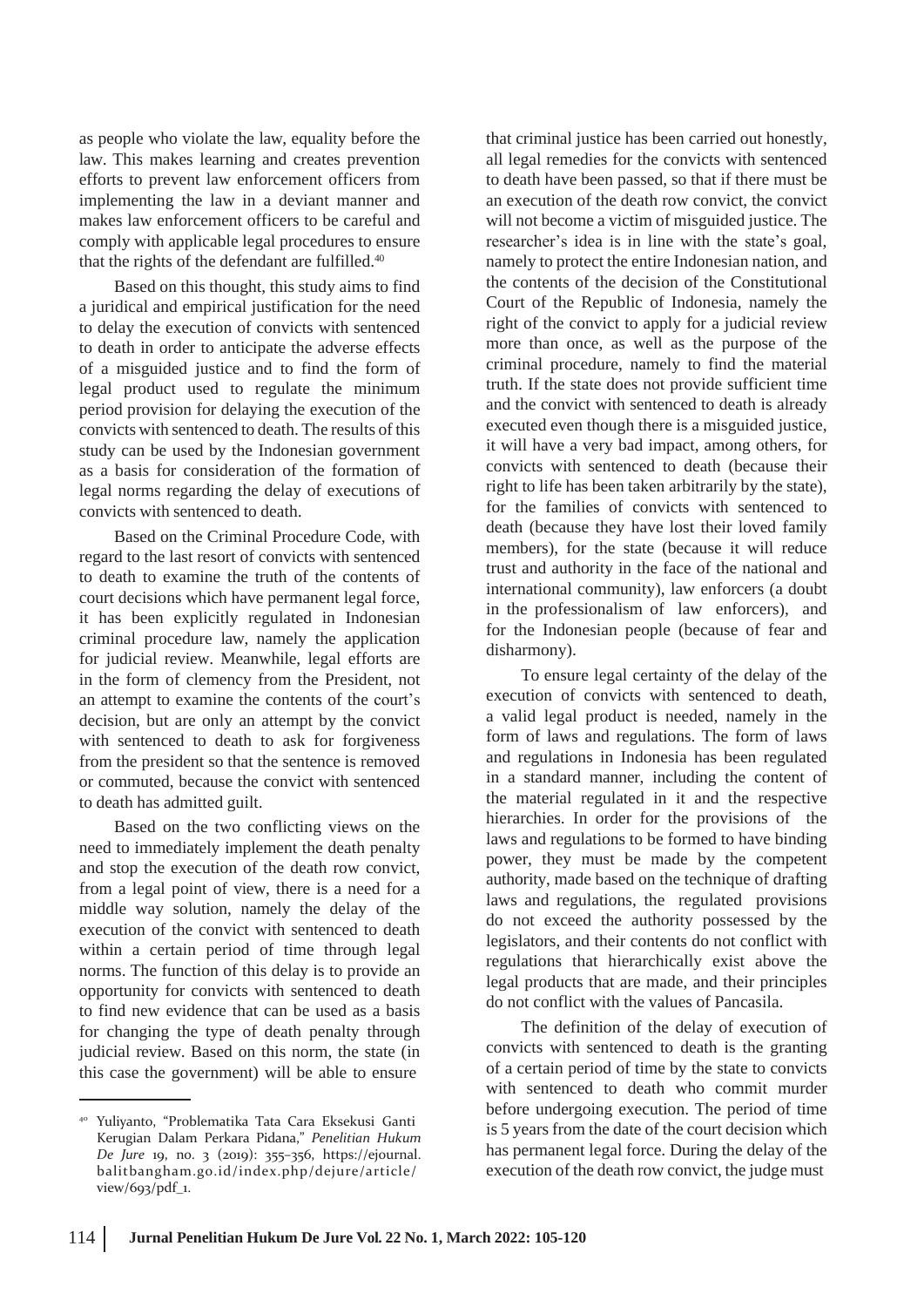ensure that the convict with sentenced to death is kept in prison and receives proper treatment as a prisonerin accordance with laws and regulations.If within 5 years there is no decision on extraordinary legal remedies that can change the death penalty decision, then the convict with sentenced to death can be executed by the Prosecutor's Office. Therefore, it can be understood that the policy of delaying the execution of convicts with sentenced to death in this context does not intend to change the type of death penalty to another type of punishment, for example, imprisonment for life or 20 years, but only delays the execution and if it has met a certain period of time, the convict can be executed.

The reasons for justification that the researcher uses in the idea of delaying the execution of convicts with sentenced to death are as follows:

### **1. Yuridicial Justification**

The delay of the execution of convicts with sentenced to death in the implementation of the decision of the Constitutional Court of the Republic of Indonesia so that the convicts with sentenced to death can apply for judicial review more than once for the sake of achieving material justice. Based on the Decision of the Constitutional Court of the Republic of Indonesia Number 34/PUUXI/2013, each convict can apply for judicial review more than once. This decision also applies to convicts with sentenced to death because what is stated in the Constitutional Court's decision is "every convict", and convicts with sentenced to death are included in the category of a convict. The condition for applying for judicial review is if the convict has new evidence that has never been disclosed in court. The application for judicial review for more than once is based on the consideration that an extraordinary legal remedy in the form of judicial review is historically and philosophically a legal remedy that was born to protect the interests of the convict in order to find justice and material truth so that the discovery of justice cannot be limited by time or the provisions of formalities as regulated in the Criminal Procedure Code, namely that judicial review can only be applied for once. It is possible that after the convict applies for judicial review and it is rejected, then a substantial new situation (*novum*) is found so that it can be used for the next judicial review application. The Constitutional Court also believes that justice is

a very basic human need and is more basic than legal certainty. Institutionally, the existence of the Constitutional Court in making these decisions is not in doubt because its existence is regulated by the Constitution, and its operation is regulated by law so that its decisions are final and binding, and the Constitutional Court is a 'court of law', which has the function of adjudicating the legal system and the justice system.<sup>41</sup>

However, after the Constitutional Court's decision gave convicts an opportunity to apply for judicial review for more than once, the Supreme Court of the Republic of Indonesia issued Circular Letter of the Supreme Court of the Republic of Indonesia (SEMA) Number 7 of 2014 concerning the Submission of Requests for Judicial Review in Criminal Cases, which stated that judicial review can only be applied for once.

For these two provisions, the Supreme Court Justices who were included in the Criminal Chamber held a plenary meeting in 2015 and agreed that judicial review can be carried out 2 times. This agreement was made so that there is a certainty, that judicial review is not only done once (because it may ignore justice), and judicial review is more than 1 time (because it does not contain legal certainty).<sup>42</sup>

Based on the Constitutional Court's decision and the contents of the agreement between the Supreme Court Justices of the Criminal Chamber, the researcher understands that judicial review of a convict with sentenced to death can be applied for twice, but it has not been regulated when the last time judicial review shall be carried out. In the provisions of Indonesian criminal law, it has not been regulated regarding the time for the second judicial review, whether the judicial review must be carried out before the clemency application or after the clemency application. According to the existing provisions, the judicial review must be carried out before the application for clemency, while the clemency shall be carried out within a period for a maximum of 1 year from the date of

<sup>&</sup>lt;sup>41</sup> Jimly Asshiddiqie, "Kedudukan Mahkamah Konstitusi dalam Struktur Ketatanegaraan Indonesia," *mkri.id*, last modified 2015, diakses Februari 7, 2022, https:/[/](http://www.mkri.id/index.php?page=web.Berita&id=11779) [www.mkri.id/index.php?page=web.Berita&id=11779.](http://www.mkri.id/index.php?page=web.Berita&id=11779)

Lilis Khalisotussurur, "Peninjauan Kembali Boleh 42 Dua Kali untuk Keadaan Tertentu," *gressnews*, last modified 2015, diakses Februari 7, 2022, h[ttps://ww](http://www/)w. gresnews.com/berita/hukum/100573-peninjauankembali-boleh-dua-kali-untuk-keadaan-tertentu/.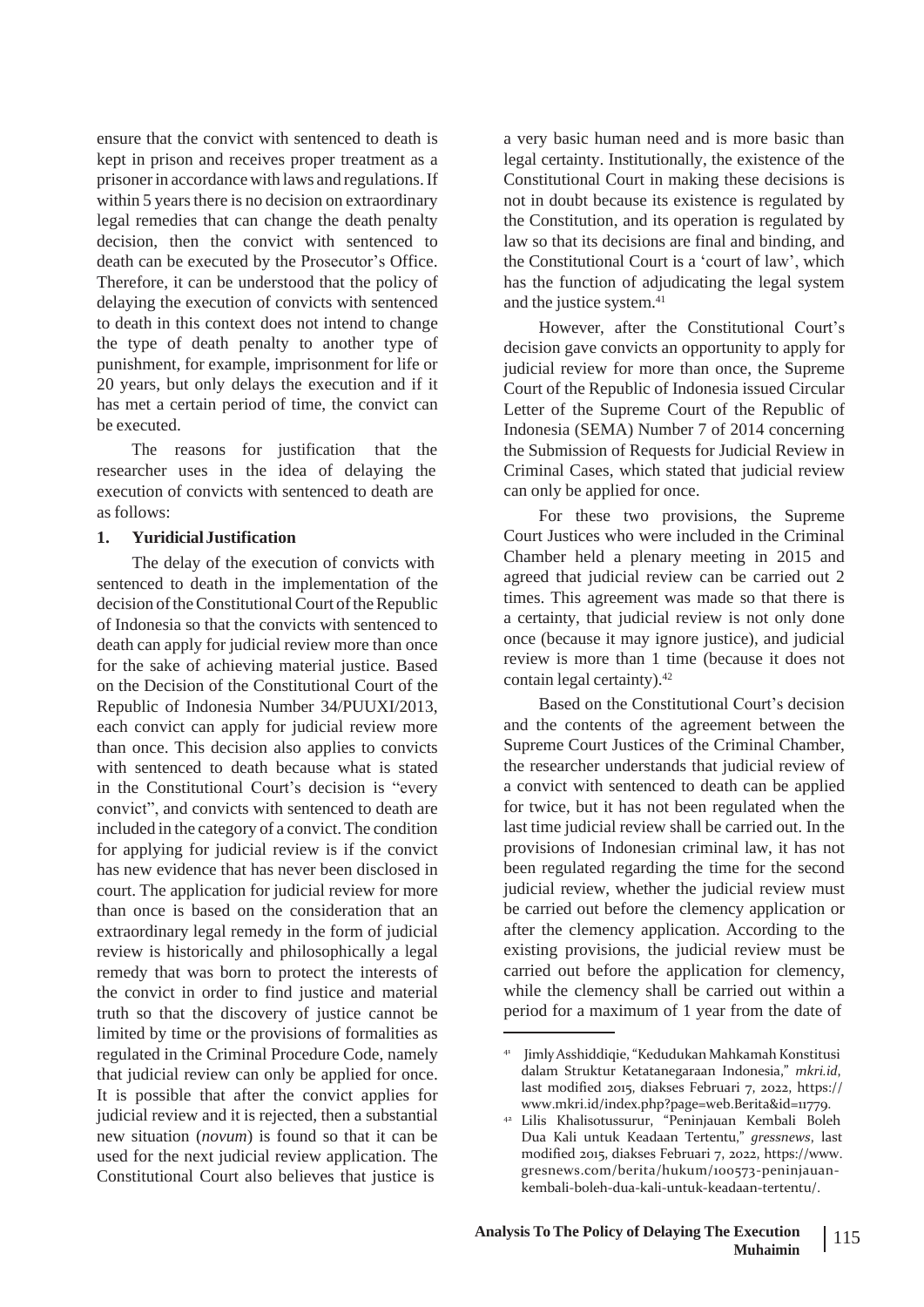the decision that already has permanent legal force (Article 7 paragraph (2) of Law No. 5 of 2010).

The word pardon/clemency comes from the Latin Pardonare, which is translated into English, namely Pardon. According to the Black's Law Dictionary Sixth Edition, compiled by Henry Campbell Black. M.A. in 1990, it was written that Pardon: is an executive action that mitigates or sets aside punishment for a crime. An act of grace from governing power which mitigates the punishment the law demands for the offense and restores the right and privileges forfeited on account of the offense. Clemency is regulated in Law No. 22 of 2002 which has been amended by Law No. 5 of 2010. According to Article 1 of Law No. 22 of 2002, what is meant by clemency is forgiveness in the form of changes, mitigations, reductions, or abolition of the implementation of punishment to convicts granted by the President. In addition to extraordinary legal remedies, to avoid the implementation of the death penalty, convicts through their attorneys often apply for clemency to the President to amend the death penalty decision. In the Draft Criminal Code (RKUHP), it is stated that the death penalty will automatically become a life sentence if it has been ten years after the decision to reject the clemency is issued by the President and the prosecutor has not carried out the execution of the death penalty. The right to apply for clemency is notified to the convict by the judge or the presiding judge of the trial who decides the case at the first level. If at the time the court's decision is issued the convict is not present, the convict's rights are notified in writing by the clerk of the court that decides the case at the first level, appeal or cassation. The sentence for which clemency can be applied for is a death penalty, life imprisonment, or imprisonment for a minimum of 2 years. It should be noted that the application for clemency can only be submitted once, in order to provide legal certainty in the implementation of the application for clemency and to avoid discriminatory arrangements.<sup>43</sup>

#### **2. Empirical Justification**

The waiting period for convicts with sentenced to death can be used by the government to consider to immediately carrying out executions or changing the type of death penalty through presidential clemency.

1. Immediately Execute the Convicts with Sentenced to Death

If the government believes that the death penalty is appropriate forthe convict and the 5-year delay period has passed, then the government needs to immediately carry out the execution. The researcher based this on the following 2 reasons.

a. The death penalty is a legal type of punishment in Indonesia. The researcher's juridical reason that if the delay period is over then the convict will still be executed is as follows. The human right to life is the most basic human right in Indonesia, it can only be limited by law. Normatively, the death penalty in Indonesia does not conflict with the 1945 Constitution of the Republic of Indonesia because according to Article 28 letter J, human rights can be limited by law and it turns out that the death penalty provisions are already regulated in the Law, namely the type of death penalty is regulated in Article 10 of Law No. 1 of 1946 concerning the Criminal Law Regulations, and the execution of convicts with sentenced to death is based on Presidential Decree Number 2 of 1964 concerning Procedures for Implementing Death Penalty Sentenced by Courts in General and Military Courts which was promulgated in Law through Law No. 5 of 1969. All crimes punishable by death are regulated in the Law.

In addition to this norm, the Indonesian Constitutional Court, as the only court authorized to examine the contents of the Law against the Constitution, has confirmed in its decisions 3 times that the type and implementation of the death penalty in Indonesia do not conflict with the constitution, namely when examining the 2007 lawsuit (lawsuit on legality of the death penalty for narcotics crime), in 2008 (lawsuit concerning the regulation of the use of firing squad to execute death convicts), and in 2012 (lawsuit regarding qualification that the crime of theft with violence resulting

<sup>43</sup> Willy Wibowo Sujatmiko, "Urgensi Pembentukan Regulasi Grasi, Amnesti, Abolisi dan Rehabilitasi," *Penelitian Hukum De Jure* 21, no. 1 (2021): 95–96, https://ejournal.balitbangham.go.id/index.php/ dejure/article/view/1589/pdf.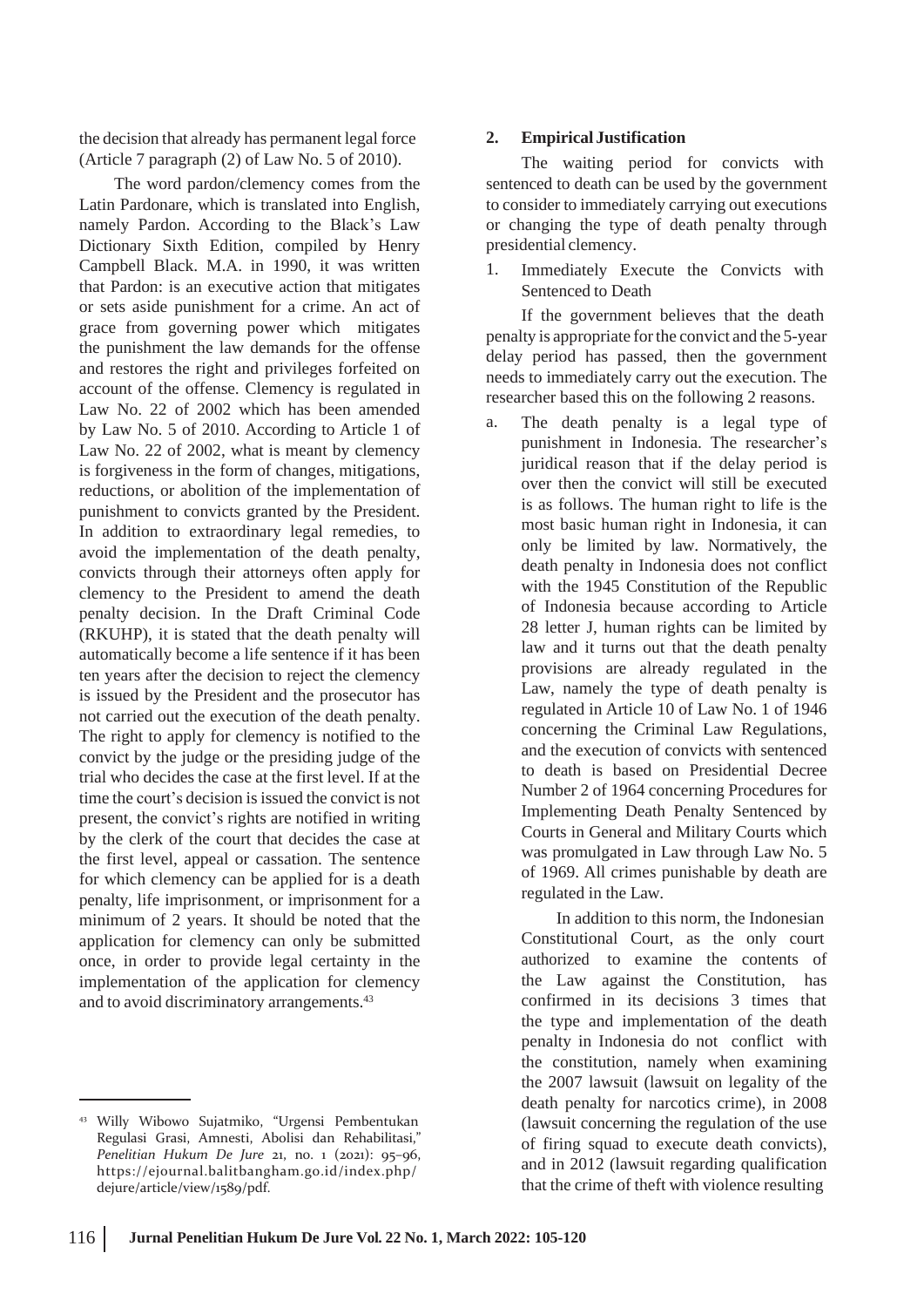in death is not included in the category of serious crimes whose perpetrators deserve to be sentenced to death as regulated in the ICCPR). The Constitutional Court considers that the death penalty does not conflict with Pancasila and the 1945 Constitution as well as several international agreements. The reason is that the right to life as regulated in Article 28 paragraph (2) of the 1945 Constitution is an exception to Article 28A and Article 281 paragraph (1) of the 1945 Constitution. The provisions in the Law and the Constitutional Court's decision are the legal basis that the death penalty is still valid and is still being maintained in Indonesia. In 2017, all factions in the House of Representatives of the Republic of Indonesia have agreed to maintain the death penalty but the imposition must always be careful, and the execution shall be tightened.<sup>44</sup>

- The death penalty has an adequate crime prevention effect. Based on the results of the study, there is a real effect of the death penalty on the eradication of crime in several countries. Saudi Arabia, like the one that enforces Islamic criminal law which regulates the death penalty (and this law is implemented), turns out to have a low crime rate. Based on data from the United Nations Office on Drugs and Crime in 2012, the murder crime rate in Saudi Arabia was only 1.0 per 100,000,000 people. This is much different from the fact in countries that do not enforce the death penalty, for example Finland (2.2 per 100,000,000 people); Belgium (1.7 per 100,000,000 people); and Russia (10.2 per 100,000,000 people).<sup>45</sup> b.
- Immediately Grant Clemency to Change the Type of Death Penalty 2.

If the government is hesitant to carry out the execution of the convicts with sentenced to

death, it is better to immediately change the type of death penalty by granting clemency by the President. Based on the results of the study, it turns out that when a convict with sentenced to death waits in prison and the period is too long, the execution time is not clear, the placement in a special isolation room, poor prison conditions, lack of educational and recreational activities, all of these will result in mental trauma and severe physical suffering for the convicts with sentenced to death.<sup>46</sup>

# **CONCLUSION**

The delay of the execution of convicts with sentenced to death is needed to anticipate the impact of the justice that is not in accordance with the objectives of the justice, namely finding the material truth. The minimum period is 5 years from the date of the court's decision which already has permanent legal force. This period of time is sufficient to provide an opportunity for convicts with sentenced to death to apply for a judicial review, and this period of time is sufficient for the government to think about justice for the convicts with sentenced to death.

# **SUGGESTION**

The government must carry out executions of convicts with sentenced to death if their legal rights have been sought and rejected by the government. If this is not done, the government has committed a crime against humanity and the government must make changes to several regulations that still regulate the death penalty. Then the role of the Human Rights Commission is very necessary for assisting during the waiting period for execution of convicts with sentenced to death by carrying out various options as the implementation of the convict's human rights.

# **ACKNOWLEDGMENT**

The researcher would like to express gratitude to the supervisors for writing this Scientific Paper so that it can be maximized in method and substance, including Mr. Syprianus Aristeus and

<sup>44</sup> Andi Saputra, "Eksekusi Mati Gembong Narkoba Akan Dipersulit, DPR Bisa Koyak Kedaulatan Hukum," *detiknews*, last modified 2016, diakses Februari 7, 2022, https://news.detik.com/berita/d-3176427/eksekusimati-gembong-narkoba-akan-dipersulit-dpr-bisakoyak-kedaulatan-hukum.

Roby Arya Brata, "Pro Kontra Hukuman Mati (Bagi Pelaku Kejahatan Narkoba)," *setkab.id*, last modified 2015, diakses Februari 7, 2022, https://setkab.go.id/ pro-kontra-hukuman-mati-bagi-pelaku-kejahatannarkoba/.

<sup>45</sup> <sup>46</sup> Ban Ki-Moon, "Berpaling Dari Hukuman Mati: Kajian Dari Asia Tenggara," *fdokumen.com*, last modified 2013, diakses Februari 7, 2022, https://fdokumen. com/document/berpaling-dari-hukuman-matiindonesiamoving-permasalahan-opini-publik.html.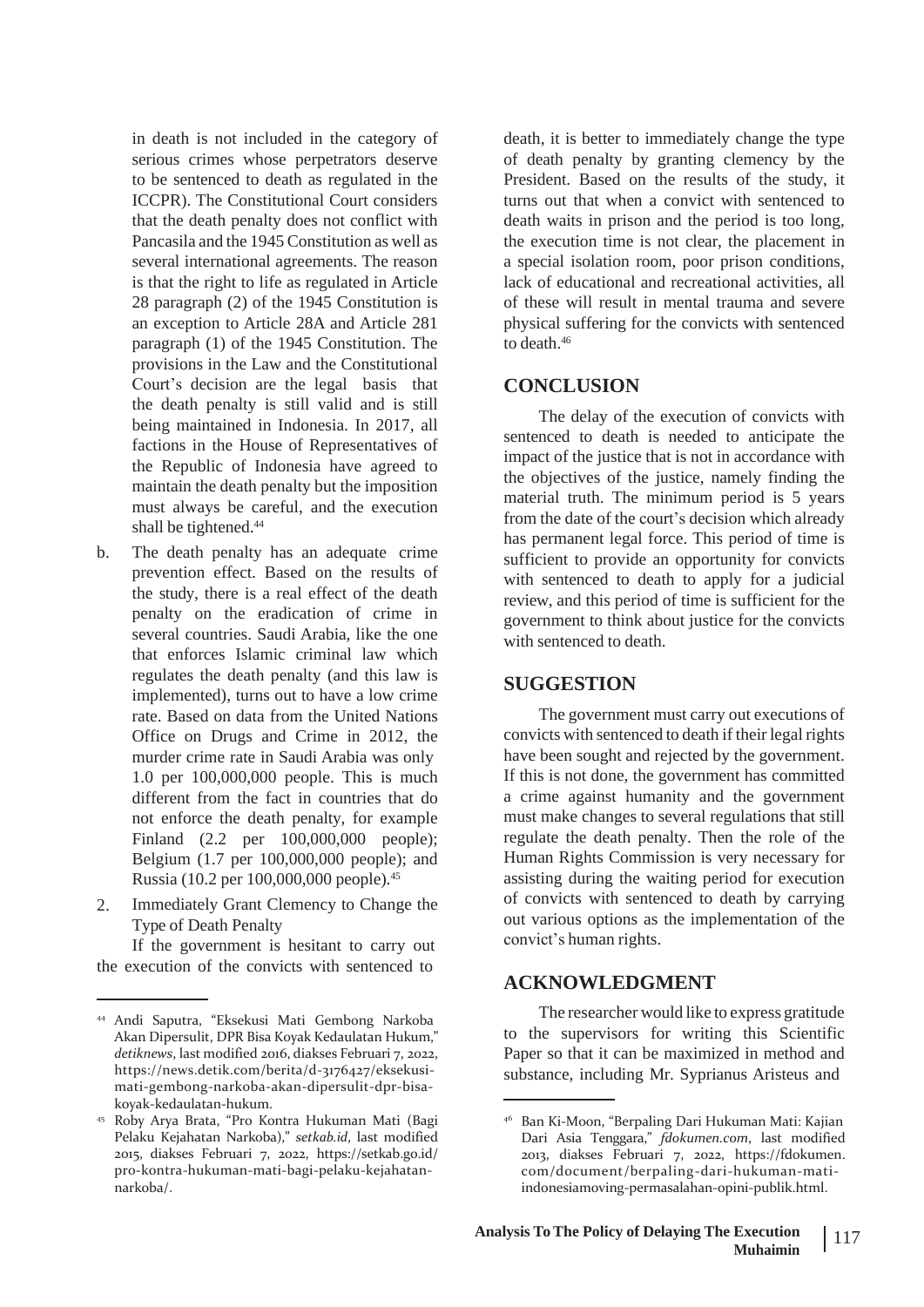Mr. Ahyar Arigayo and other research colleagues who provided input and suggestions in the writing process, as well as the Research and Development Board for Law and Human Rights, the Ministry of Law and Human Rights where the Researcher carries out duties as a Legal Researcher.

### **BIBLIOGRAPHY**

- Adnan Buyung Nasution, Ramadhan Karta Hadimadja, Nina Pane Budiarto. *Pergaulan Tanpa Henti*. Jakarta: Aksara Karunia, 2004.
- Alkostar, Artidjo. *Pidato Douglas W Cassel,*<br>Hukum HAM Internasional. Fakultas *Hukum HAM Internasional, Hukum Universitas Northwestern (NU) 17 September 2001 Terpetik Dalam Artidjo Alkostar*. Yogyakarta, 2004.
- Arief, Amelia. "Problematika Penjatuhan Hukum Pidana Mati Dalam Perspektif HAM Dan Hukum Pidana." *Jurnal Kosmik Hukum* 19, no. 1 (2019): 92.
- B.N. Marbun. *Kamus Politik*. Jakarta: Pustaka Sinar Harapan, 1996.
- Brata, Roby Arya. "Pro Kontra Hukuman Mati (Bagi Pelaku Kejahatan Narkoba)." *setkab. id*. Last modified 2015. Diakses Februari 7, 2022. https://setkab.go.id/pro-kontrahukuman-mati-bagi-pelaku-kejahatannarkoba/.
- Chaplin, James P. *Kamus Lengkap Psikologi*. Jakarta: Raja Grafindo Persada, 2018.
- DPR RI. "Rancangan Undang-Undang 2019 KITAB UNDANG-UNDANG HUKUM PIDANA." *hukumonline.com*. Diakses Februari 21, 2022. https://www.hukumonline. com/pusatdata/detail/17797/rancanganundang-undang-2019#!
- Garner, Bryan A. *Black Law Dictionary*. Indiana: Harvard Law, 2017.
- Hamid, Usman. "Vonis Mati Meningkat, Indonesia Melawan Arus Global." *tirto.id*.
- Harkisnowo, Harkristuti. "Rekonstruksi Konsep Pemidanaan: Suatu Gugatan Terhadap Proses Legislasi dan Pemidanaan di Indonesia." *KHN Newsletter*. Jakarta, 2003.
- Ikhwanuddin. "Tinjauan Yuridis Tentang Penjatuhan Hukuman Mati Terhadap Perantara Jual Beli Narkotika Yang Disertai

Dengan Pencucian Uang (Studi Putusan Nomor 594/PID.SUS/2015?PN.TJB)." *Jurnal Prointegegrita* 2, no. 1 (2018): 50.

- Jiang, Na. *Wrongful Convictions in China: Comparative and Empirical Perspectives,*. Berlin: Springer-Verlag, 2016.
- Jimly Asshiddiqie. "Kedudukan Mahkamah Konstitusi dalam Struktur Ketatanegaraan Indonesia." *mkri.id*. Last modified 2015. Diakses Februari 7, 2022. https://www.mkri. id/index.php?page=web.Berita&id=11779.
- Boleh Dua Kali untuk Keadaan Tertentu." *gressnews*. Last modified 2015. Diakses Khalisotussurur, Lilis. "Peninjauan Kembali Februari 7, 2022. https://www.gresnews. com/berita/hukum/100573-peninjauankembali-boleh-dua-kali-untuk-keadaantertentu/.
- Kholiq, M. Abdul. "Kontroversi Hukuman Mati Dan Kebijakan Regulasinya Dalam RUU KUHP (Studi Komparatif Menurut Hukum Islam)." *Jurnal Hukum IUS QUIA IUSTUM* 14, no. 2 (2007): 186.
- Ki-Moon, Ban. "Berpaling Dari Hukuman Mati: Kajian Dari Asia Tenggara." *fdokumen.com*. Lastmodified 2013. Diakses Februari 7, 2022. https://fdokumen.com/document/berpalingdari-hukuman-mati-indonesiamovingpermasalahan-opini-publik.html.
- Kumalasari, Rosa. "Kebijakan Pidana Mati Dalam Perspektif HAM." *Jurnal Literasi Hukum* 2, no. 1 (2018): 14.
- Kuncoro, Nur Muhammad Wahyu. *69 Kasus Hukum Mengguncang Indonesia*. Jakarta: Raih Asa Sukses, 2012.
- M. Tito Karnavian, Dkk. *Indonesian Top Secret: Membongkar Konflik Poso*. Jakarta: Gramedia Pusaka Utama, 2008.
- Mei Susanto Ajie Ramdan, Rully Herdita Ramadhani. "Kebijakan Pidana Mati Dalam RKUP Ditinjau Dalam Aspek Politik Hukum Dan HAM." *Jurnal Arena Hukum* 11, no. 2 (2018): 602.
- Muhaimin. "Penetapan Tersangka Tidak Ada Batas Waktu." *Penelitian Hukum De Jure* 20, no. 2 (2020): 277. https://ejournal.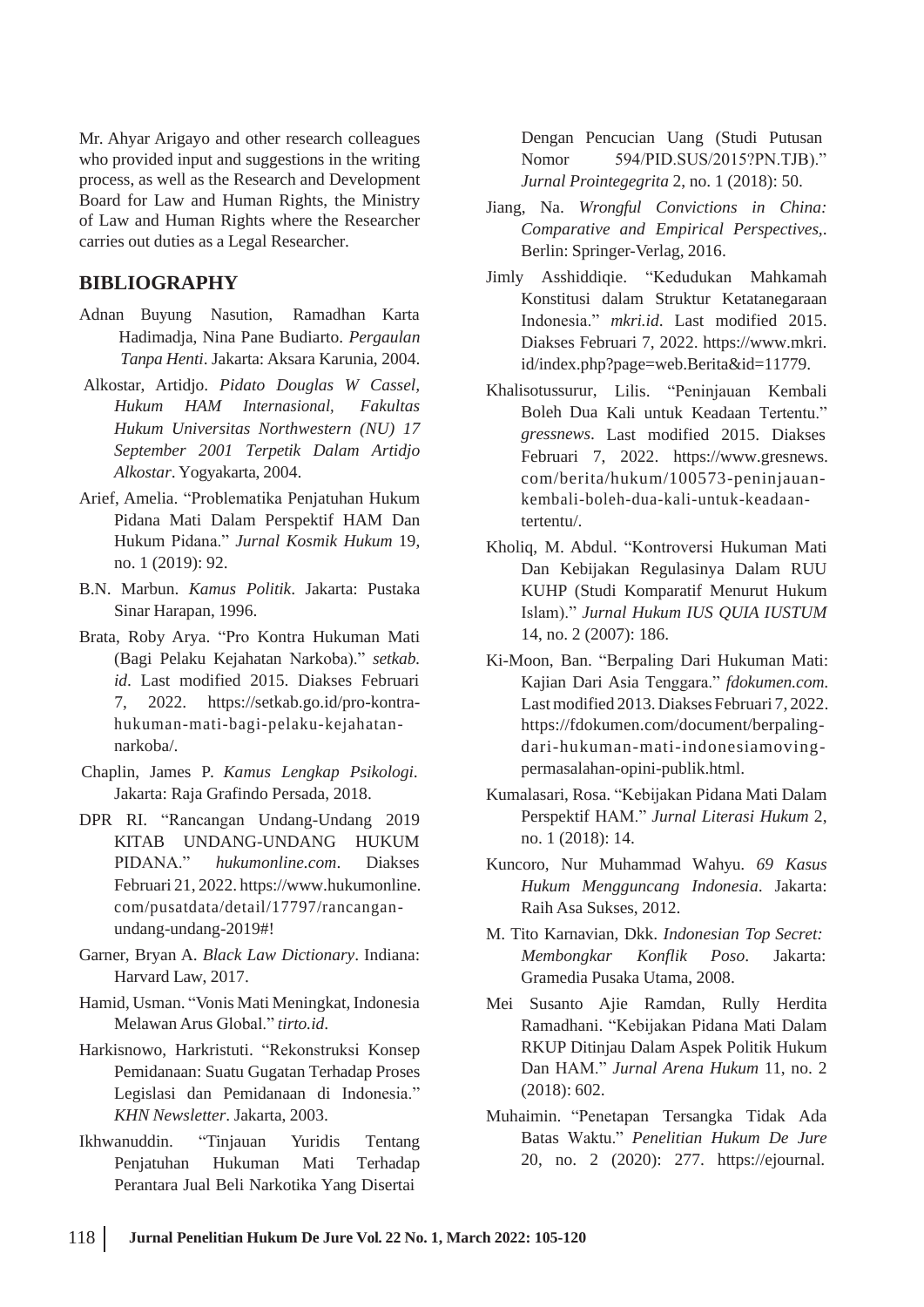balitbangham.go.id/index.php/dejure/article/ view/1165/pdf\_1.

- ———. "Restoratif Justice Dalam Penyelesaian Tindak Pidana Ringan." *Penelitian Hukum De Jure* 19, no. 2 (2019): 188. https:// ejournal.balitbangham.go.id/index.php/ dejure/article/view/648/pdf.
- Muladi. *Hak Asasi Manusia*. Bandung: Refika Aditama, 2015.
- Noun. "Definisi Rekonstruksi." *artikata.com*.
- Pardede, Marulak. "Aspek Hukum Pemberantasan Tindak Pidana Korupsi Oleh Korporasi Dalam Bidang Perpajakan." *Penelitian Hukum De Jure* 20, no. 3 (2020): 337. https:// ejournal.balitbangham.go.id/index.php/ dejure/article/view/1280/pdf.
- Piter Mahmud Marzuki. *Penelitian* Jakarta: Kencana, 2007. *Hukum*.
- Priyatno, Dwija. *Sistem Pelaksanaan Pidana Penjara di Indonesia*. Bandung: Rafika Aditama, 2009.
- RI, Mahkamah Agung. *Lampiran Keputusan Direktur Jenderal Badan Peradilan Umum Mahkamah Agung Republik Indonesia Nomor 1691/DJU/SK/PS.00/12/2020 Tentang Pemberlakuan Pedoman Penerapan Keadilan Restoratif (Restorative Justice)*. Republik Indonesia, 2020.
- Risdiarto, Danang. "Kebijakan dan Strategi Pembangunan Hukum Nasional Dalam Memperkuat Ketahanan Nasional." *Penelitian Hukum De Jure* 17, no. 2 (2017): 178. https://ejournal.balitbangham.go.id/ index.php/dejure/article/view/135/pdf.
- Robby Septiawan Permana Putra, R.B. Sularto, Untung Sri Hardjanto. "Problem Konstitusional Eksistensi Pelaksanaan Pidana Mati Di Indonesia." *Diponegoro Law Journal* 5, no. 3 (2016): 18.
- Saputra, Andi. "Eksekusi Mati Gembong Narkoba Akan Dipersulit, DPR Bisa Koyak Kedaulatan Hukum." *detiknews*. Last modified 2016. Diakses Februari 7, 2022. https://news. detik.com/berita/d-3176427/eksekusi-matigembong-narkoba-akan-dipersulit-dpr-bisakoyak-kedaulatan-hukum.
- Situmorang, Mosgan. "Kedudukan Hakim Komisaris Dalam RUU Hukum Acara Pidana." *Penelitian Hukum De Jure* 18, no. 4 (2018): 434. https://ejournal.balitbangham. go.id/index.php/dejure/article/view/545/pdf.
- Sujatmiko, Willy Wibowo. "Urgensi Pembentukan Regulasi Grasi, Amnesti, Abolisi dan Rehabilitasi." *Penelitian Hukum De Jure* 21, no. 1 (2021): 95–96. https://ejournal. balitbangham.go.id/index.php/dejure/article/ view/1589/pdf.
- Sumanto, Atet. "Kontradiksi Hukuman Mati di Inonesia Dipangang dari Aspek Hak Asasi Manusia, Agama dan Ahli Hukum,"." *Perspektif* 9, no. 3 (2004): 197.
- Syahrun, Ahmad. "Eksistensi Pidan Mati Dalam Penegakan Hukum di Indonesia ditinjau dari Aspek Hak Asasi Manusia (HAM)." UIN Alauddin Makassar, 2013.
- Todung Mulya Lubis, Alexander Lay. *Kontroversi Hukuman Mati: Perbedaan Pendapat Hakim Konstitusi*. Jakarta: Sinar Grafika, 2009.
- Topik. "Tren Vonis Hukuman Mati di Indonesia Terus Meningkat." *amnesty.id*.
- Utami, Penny Naluria. "Keadilan Bagi Narapidana di Lembaga Pemasyarakatan." *Penelitian Hukum De Jure* 17, no. 382 (2017). https:// ejournal.balitbangham.go.id/index.php/ dejure/article/view/231/pdf.
- Yoserwan. "Fungsi Sekunder Hukum Pidana Dalam Penanggulangan Tindak Pidana Perpajakan." *Penelitian Hukum De Jure* 20, no. 2 (2020): 171. https://ejournal. balitbangham.go.id/index.php/dejure/article/ view/979/pdf\_1.
- Yuliyanto. "Problematika Tata Cara Eksekusi Ganti Kerugian Dalam Perkara Pidana." *Penelitian Hukum De Jure* 19, no. 3 (2019): 355–356. https://ejournal.balitbangham. go.id/index.php/dejure/article/view/693/ pdf\_1.
- Zulfa, Eva Achjani. "Menakar Kembali Keberadaan Pidana Mati (Suatu Pergeseran Paradigma Pemidanaan Di Indonesia)." *Lex Jurnalica* 4, no. 2 (2007): 93.